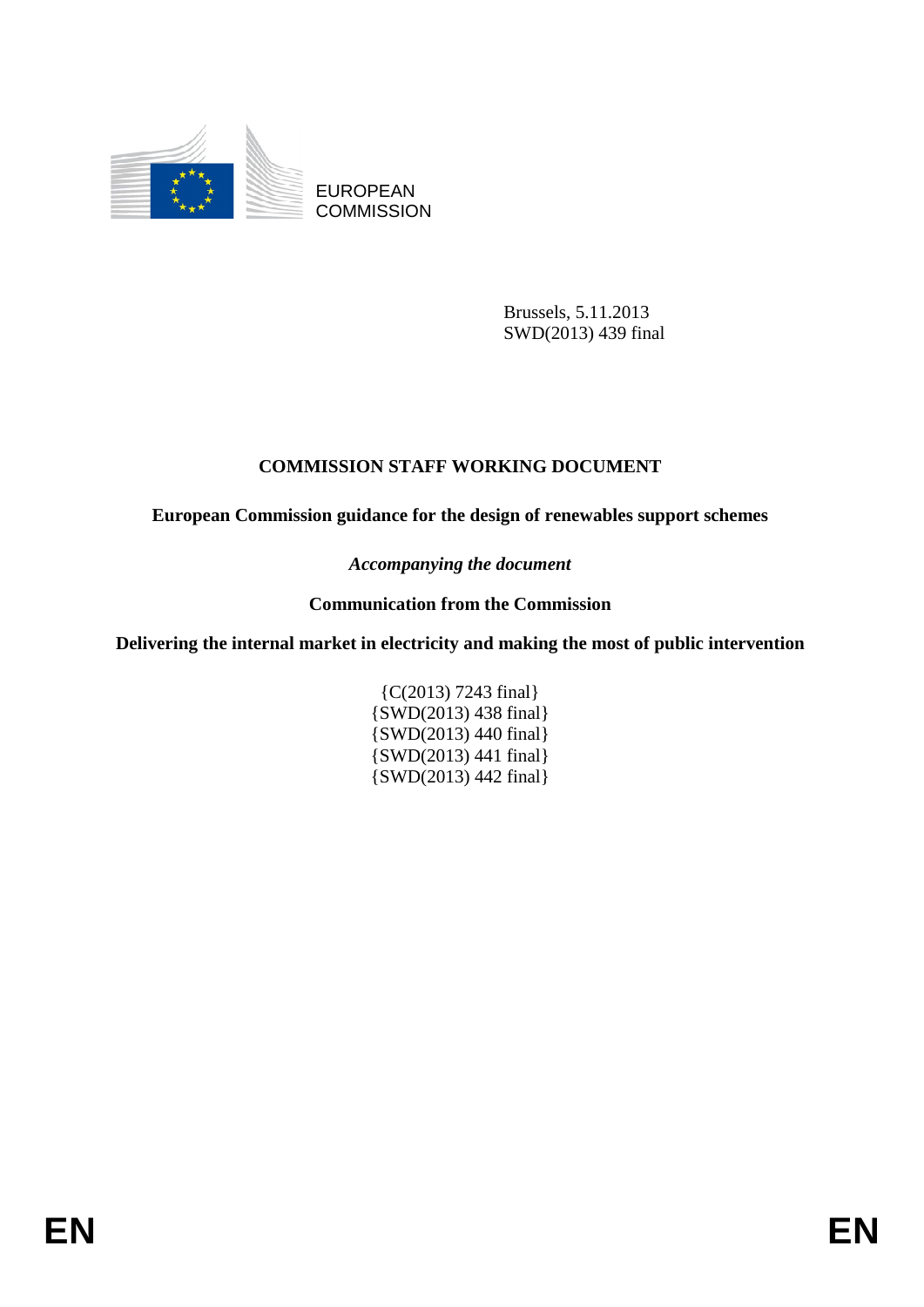# **COMMISSION STAFF WORKING DOCUMENT**

**European Commission guidance for the design of renewables support schemes** 

# *Accompanying the document*

# **Communication from the Commission**

**Delivering the internal market in electricity and making the most of public intervention**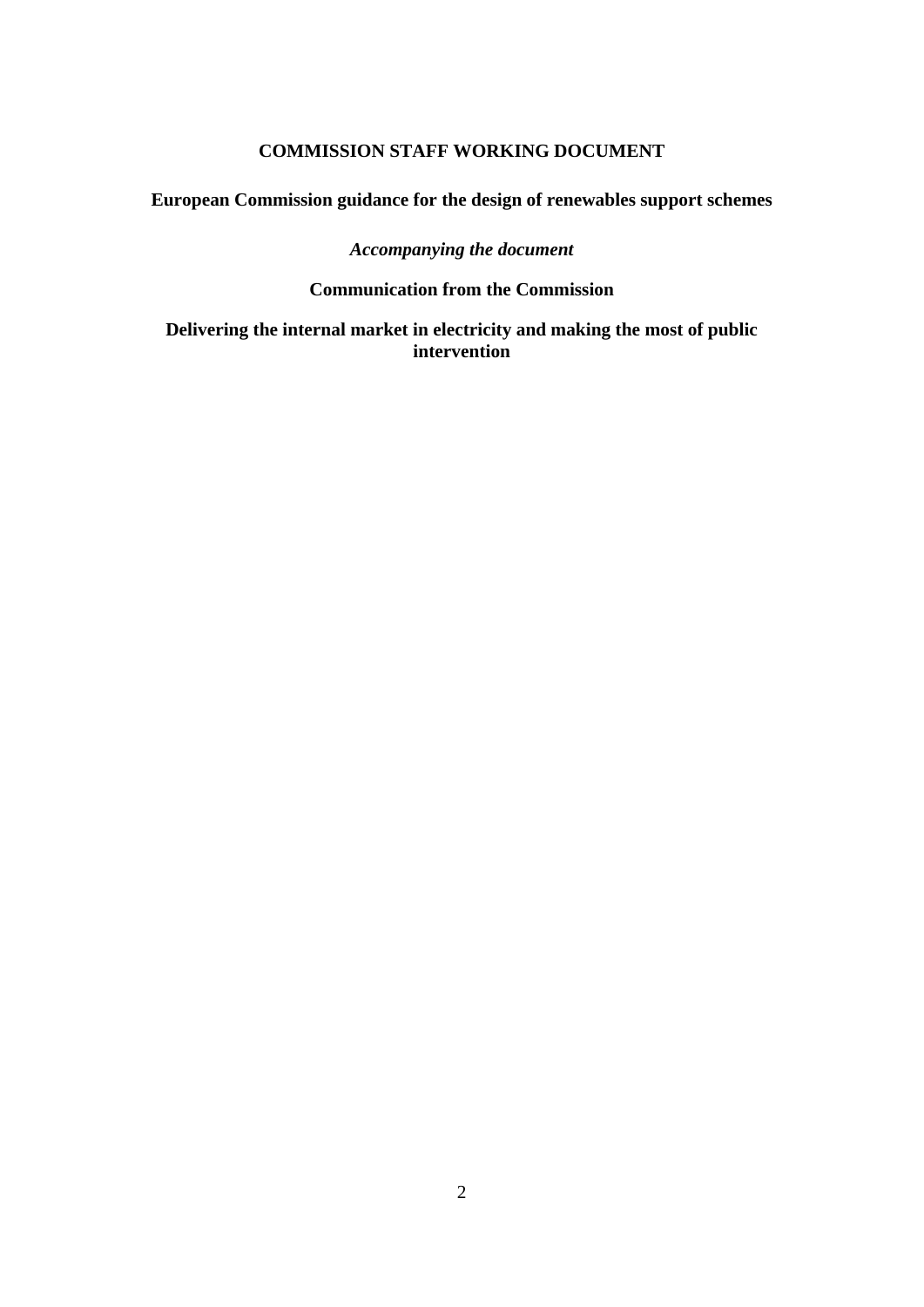## **1 INTRODUCTION**

The promotion of new and renewable forms of energy forms part of the Union policy on energy<sup>1</sup>. The market does not provide the optimal level of renewables in the absence of public intervention. This is due to market and regulatory failures: low levels of competition and unfair competition with other fuels, in particular subsidies for fossil fuels and nuclear energy, (including  $\epsilon$ 26bn<sup>2</sup> for fossil fuel subsidies in 2011), the incomplete internalisation of external costs (air pollution and energy security), rigid electricity system design inhibit the growth of renewable energy<sup>3</sup>.

To counter and correct such situations public authorities intervene. Public intervention at regional, national or local level, can take different forms. Examples include state aid to certain sectors or companies in the form of grants or exemptions from taxes and charges, the imposition of public service obligations, and regulation through general measures. While such measures are necessary to correct market failures and achieve the desired level of renewables, public interventions need to be well designed and proportionate to avoid additional market distortions. With growing renewables shares, poor design and implementation of public intervention has led to unnecessary distortions with regards to energy production, trade and investment in renewables. This raises the cost of the promotion of renewables and risks hampering both the further growth of renewables and the completion of the internal electricity market. This document elaborates the points contained in COM(2013)XXX, exploring best practice in managing the reform of support schemes and in designing the support framework for the development of renewables in a manner fully integrated with the market to increase their effectiveness. Although the focus of the guidance is on public interventions in electricity sector the principles established may be applied as well in other energy sectors e.g. in transport and heating. Factors external to the renewables sector inhibiting its growth are not all covered by this paper but are equally important to ensure that its full potential can be reaped. Subsidies to fossil fuels are a chief example of this, and heeding the European Council's renewed call for their phasing out will be key to achieve a level playing field in the energy market.<sup>4</sup>

# **2 THE REFORM PROCESS**

All industries are affected by the regulatory environment in which they operate. In the energy sector, where there is a long history of public intervention, the changing regulation of the sector has an impact on how the market works and how investors participate in the market. Renewable energy producers have faced a range of frequent

1

<sup>&</sup>lt;sup>1</sup> In accordance with Article 194(1)c TFUE.

<sup>&</sup>lt;sup>2</sup> Sources: OECD and Commission. See Annex of Communication COM(2013)XXX for more details.<br><sup>3</sup> See Commission progress reports COM(2013)175, COM(2012(271), COM(2011)21

<sup>&</sup>lt;sup>3</sup> See Commission progress reports COM(2013)175, COM(2012(271), COM(2011)31

<sup>4</sup> European Council Conclusions of 22 May 2013 (EUCO 75/1/13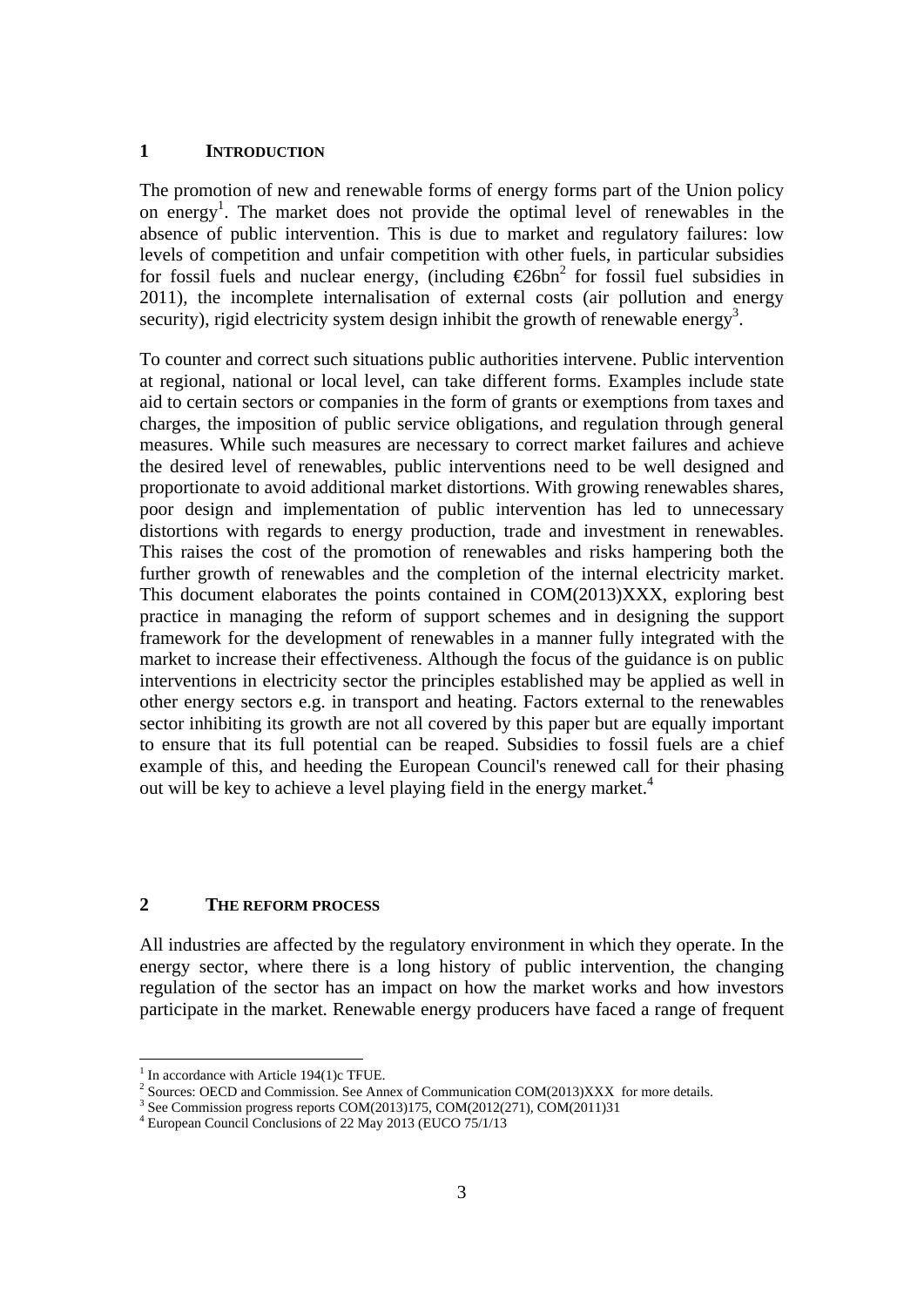changes to support schemes. Change is constant<sup>5</sup>. In the renewables sector, the regulatory risk that comes with such changes has a direct impact on capital financing costs, the costs of project development and therefore with the whole process of developing renewables.

Reform is indispensable, as support schemes should adjust to the falling cost of renewables. That is necessary both for compliance with State aid rules and in order to minimise costs to consumers and industry. However, there has been a recent drop in investor confidence. This is due to the economic and financial downturn, changing legal circumstances, some freezing of support and longer term policy uncertainty which leads investors to focus on sectors other than renewables, other markets and regions. Member States' reforms of national support schemes have changed tariff levels, actual scheme design, choice of technology, or the length of support granted. Irrespective of any need to change support schemes (and there have been poor design features needing correction), the manner in which the reform is carried out can influence the costs of renewables.

When devising or reforming support schemes, Member States should also take into account to what extent design features can be inherently built into the schemes to ensure they are flexible enough to account for changes in the development of costs and technologies and so minimise the financial support granted. Such design features should come from more market-based allocation mechanisms and support instruments and would alleviate authorities to some degree of ad hoc administrative revisions of the existing schemes and would provide market investors with more certainty about the legal framework

# *Credible and published plans*

<u>.</u>

A common recent driver of changes to schemes has been the need to adapt rigid schemes (incapable of responding to falling production costs and thereby risking overcompensation and excessive demand for new installations). Making rigid support schemes more flexible is a desirable change (discussed further below), and there are some good examples of how such reforms can be undertaken *without* disrupting or discouraging investors. Their common feature is that plans for modifications were, prior to their adoption, subject to extensive and transparent public consultations.

In one instance, the authorities reached an agreement with all concerned producers to maintain the existing support levels, but to eliminate overcompensation through an agreed new levy. New investors would enter into a reformed support scheme with more flexible and market oriented design features. In another case, a Member State introduced a cap on capacity for receiving support, which when reached would trigger reductions in support.

Proper public consultations and transparency are important elements of all regulation and public intervention in the energy sector and should be welcomed. In other instances, Member States have introduced several unannounced measures that caught

<sup>5</sup> For an overview of the evolution of RES-E support instruments see table 2 in Appendix I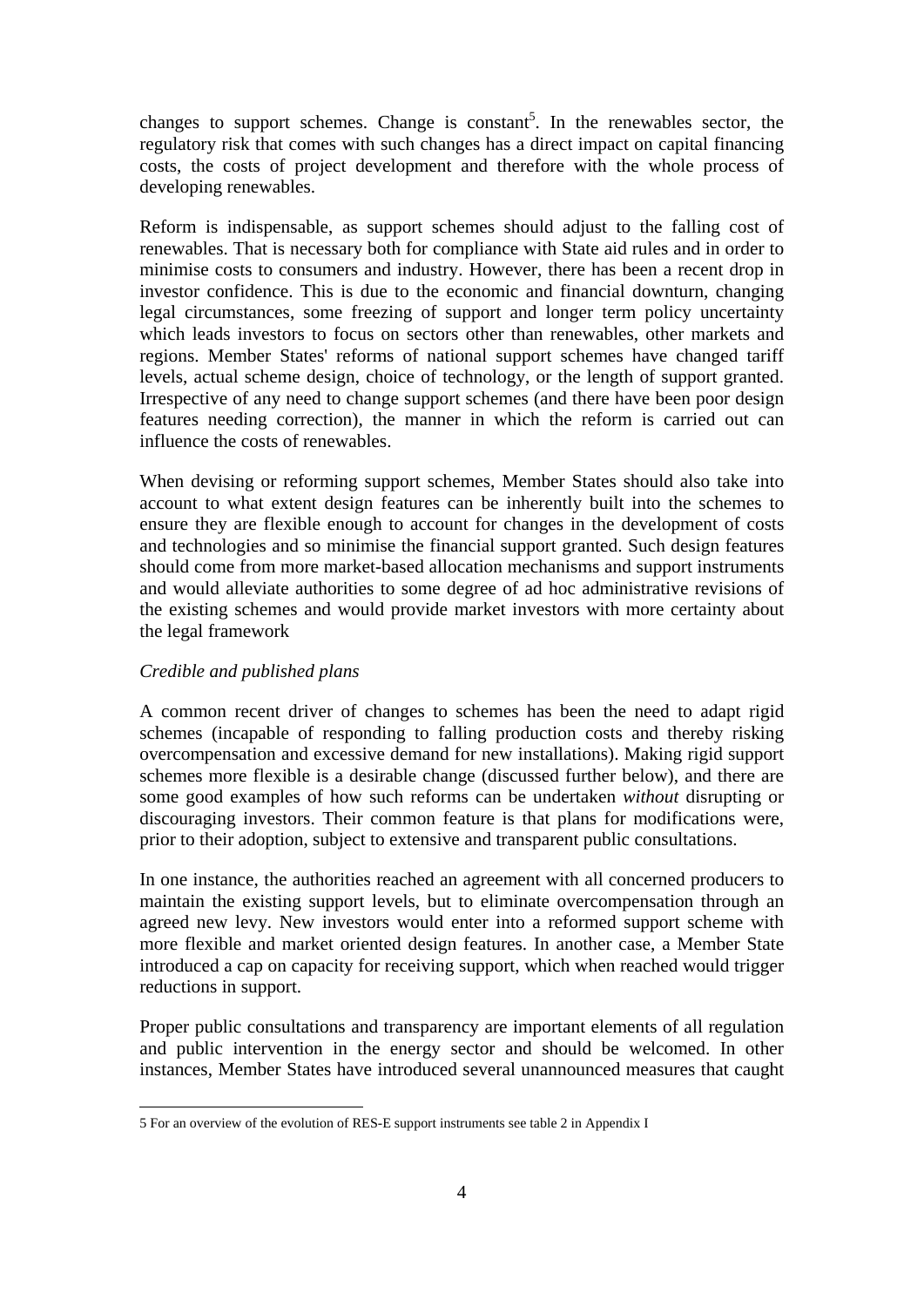investors by surprise, altered expected returns, and diminished confidence in the entire energy sector.

*Best practice to manage the reform process constitutes:* 

- ¾ *Long term legal commitments on the timing and phasing out of support*
- ¾ *Devising a support scheme that is flexible enough to account for changes in the development of costs and technologies.*
- ¾ *Announcement of automatic reductions in support depending on specified caps and/or lower technology costs*
- ¾ *Planned review periods and no unannounced interim changes*
- ¾ *Clear commitments to avoid changes that alter the return on investments already made and undermine investors' legitimate expectations*
- ¾ *Wide and public consultation on scheme design (e.g. 4-6 weeks for routine changes)*
- ¾ *Stable scheme financing in line with the EU-acquis linked to consumption and off-budget financing to avoid fiscal impacts and uncertainty*
- ¾ *Keep costs transparent and separate from other system costs*

# **3 MARKET INTEGRATION**

1

#### **3.1 Choice and design of instrument of support**

Different instruments can be used to support renewables production in the EU: The most commonly used ones are feed-in tariffs, feed-in premiums, quota obligations, tax exemptions, tenders, and investment aid (can be partially financed from structural and cohesion funds). Instrument choice also depends on the market technology, scale, timeframe and location<sup>6</sup>. The choice of the support instrument often determines the price exposure that renewables producers face. This range of market price risk in turn affects the expected rate of return, which is function of the project risk and capital costs.

The Commission has often called for **more market exposure** to be imposed on renewables producers. This is because competitive energy markets should drive our energy production and investment decisions efficiently and cost effectively. The choice of support instrument measure should be sensitive to policy objectives of technological innovation, as well as cost minimisation and the interplay with other policy instruments, notably the EU Emissions Trading Scheme (ETS) and energy taxation. Some degree of technological differentiation may therefore be necessary, in particular to promote technologies at an early stage of their development as well as for small and micro installations.

<sup>&</sup>lt;sup>6</sup> See table 3 in Appendix I for an overview of the instruments. Further to that, there is a vast amount of subcategories by technology across the EU: 38 for hydro, 31 for wind, 74 for biomass, 42 for photovoltaic, 16 for geothermal, 17 for wave/wave/CSP.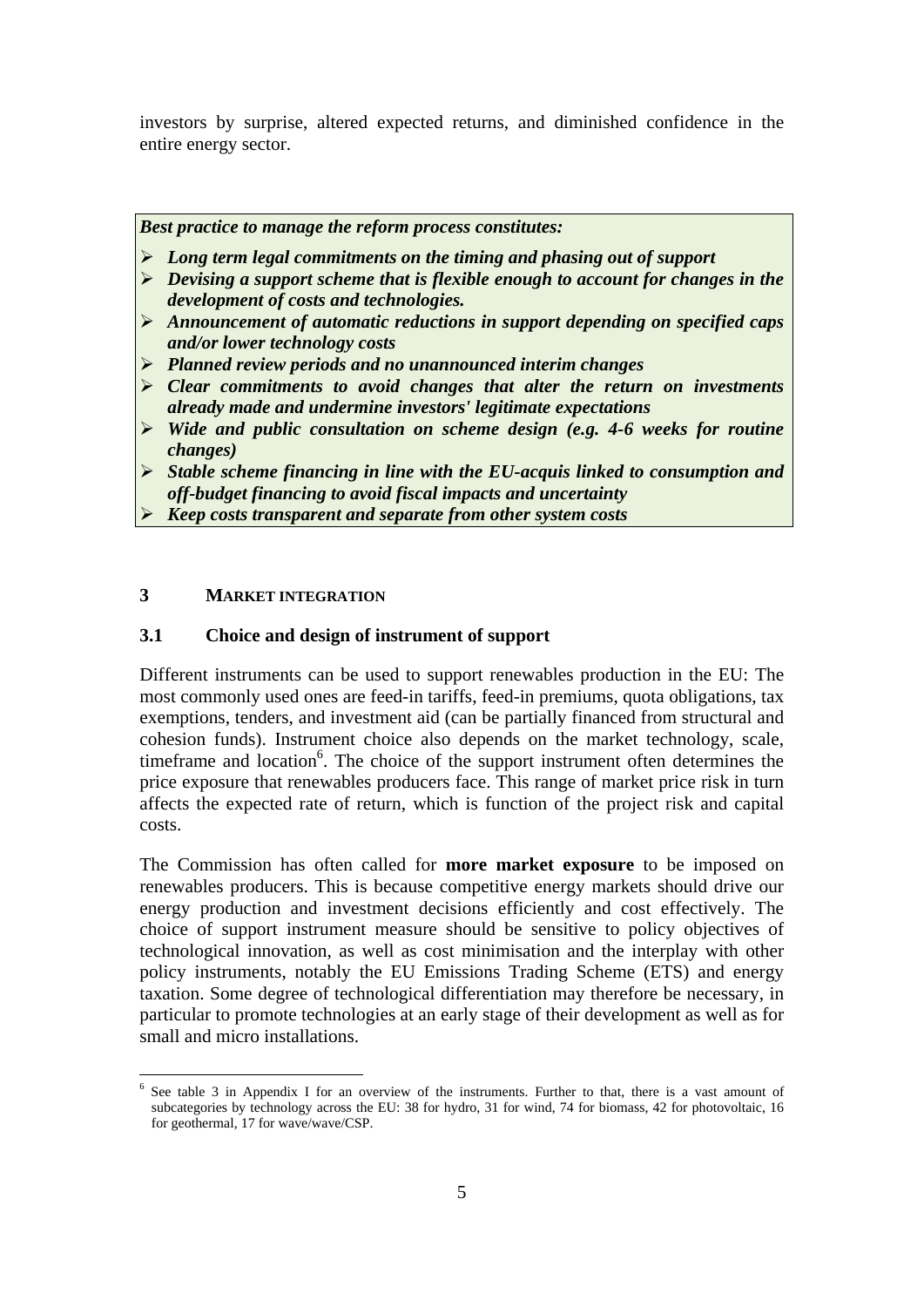In its recent Communications<sup>7</sup>, the Commission explained that as renewables producers become significant players in the internal energy market, and as the energy market nears completion<sup>8</sup>, public interventions developed to assist immature technologies enter nascent markets need to evolve. Moreover the efficiency and effectiveness of different instruments varies with circumstances; so as circumstances change, support schemes need to be reformed, instruments need to change and become market based and support levels will decline and eventually be phased out. This section explores best practice in the choice of instrument in current European energy market circumstances.

## *3.1.1 Competitive allocation mechanisms*

Many of the instruments can be designed on the basis of costs calculated ex ante by competent national authority (see section 4.1) or via genuinely competitive tendering or auctions, to let the market decide the most competitive bid for the specified source of energy<sup>9</sup>. A well-designed auction can lead to significant competition between bids revealing the real costs of the individual projects, promoters and technologies, thus leading to cost-efficient support levels, and limiting the support needed to the minimum<sup>10</sup>. Tender/auction designs need to ensure there is sufficient competition to incentives lower prices and have low regulatory costs to avoid becoming a barrier to market entry, as well as avoid strategic bidding, and contain penalties for nondelivery.

Auctions may still require some ex ante calculation of energy costs by the agency preparing the scheme, partly to help avoid strategic bidding, and often include floor or ceiling prices. Also, auctioning systems may not be implemented easily in all cases (small scale, infant technologies, and administrative burden excluding small scale producers etc.) and thus any tendering process needs to be transparent, comparable, inclusive, applicable to the technologies and sectors capable of bearing the administrative burden, and also ensure that the desired capacity is actually built. In the case of onshore wind, Member States' use of auctions has reduced recently, particularly as a result of winning projects not being followed up or completed, as a result of flaws in the auction design.

Well-designed auctions would foster competition between technologies, and do not exclude less mature ones from entering the market. For instance auctions may include several categories/steps of support level to incentivise uptake of various technologies. This may lead to meeting medium to long term objectives of developing diverse technologies necessary to attain cost-effectively our energy goals. Maturing technologies need to be able to enter the market to further their innovative learning and cost-reduction curve as the benefits of varied technologies may only be reaped beyond the short term as is often the case with policies that change the *status quo*.

<u>.</u>

<sup>7</sup> See Renewable energy: progress towards the 2020 target, COM(2011)31 and Renewable energy: a major player in the European energy market, COM(2012)271

<sup>8</sup> See Making the internal energy market work, COM(2012)663

<sup>9</sup> For an overview of Member States use of tendering see table 4 in Appendix I.

<sup>10</sup> Ensuring competitive tenders is critical. There have been cases where lack of competition has resulted in strategic bidding resulting in high tariffs and overcompensation.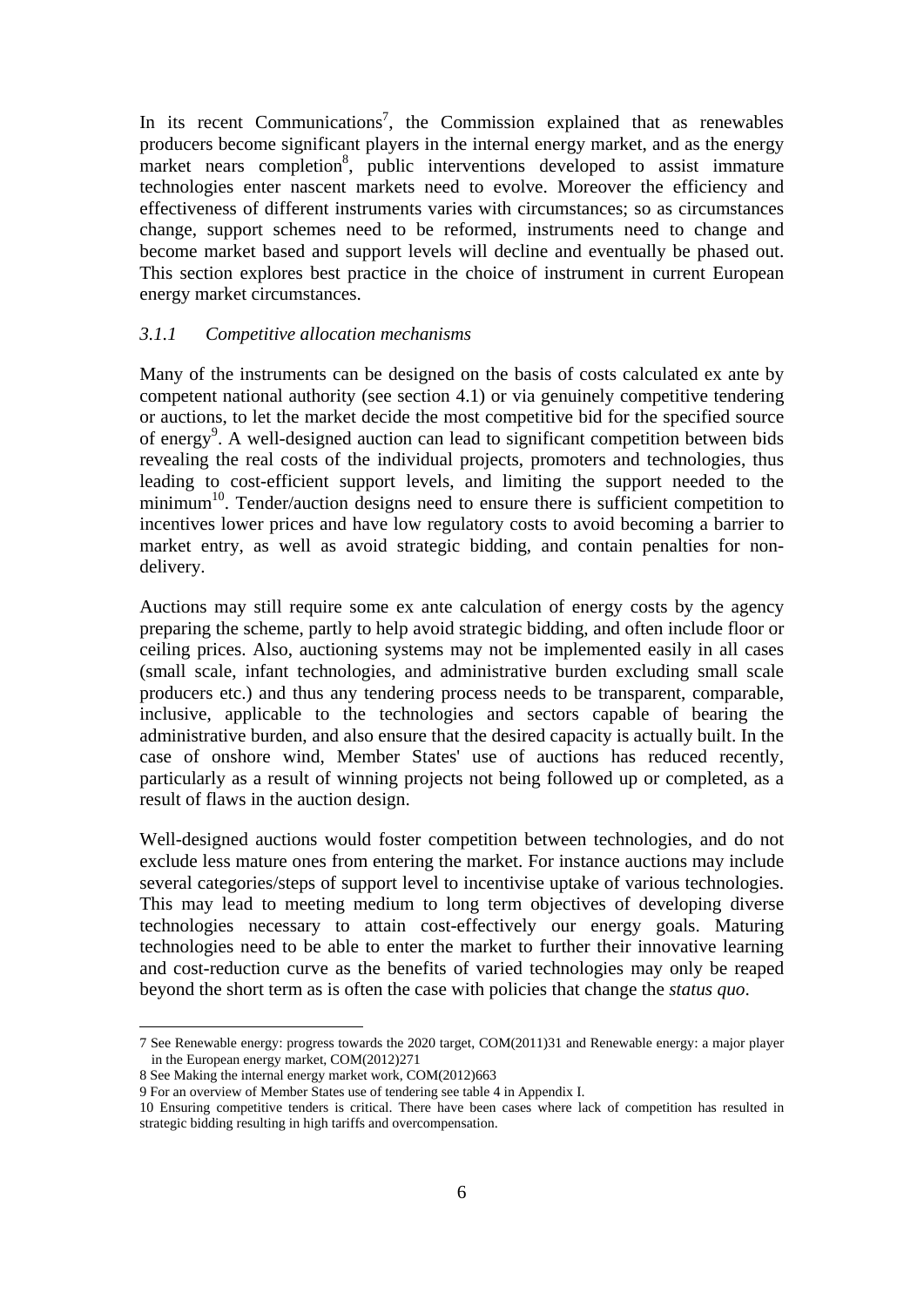Well-designed auctioning systems would allow new and dynamic market entrants, limit the cost of support and can help provide regulatory certainty about expansion of installed renewables capacity. For renewable electricity, if used with feed in premium schemes and in a power system with adequate infrastructure, well-designed auction systems should provide the most cost-efficient conditions for delivering renewables.

Auctions are also a self-regulating, subsidy phase out mechanism, since competitive bidding with clear and certain rules will reward low cost technologies and eventually approach zero, as technology costs reach grid parity. There is some evidence of this already occurring in areas of well-resourced wind and solar power.

In some cases auctioning is not appropriate, such as for small scale producers or technologies not easily able to participate in spot markets or bear market risk.

*Best practice for competitive allocation mechanisms:* 

- ¾ *Tender for support with clear rules that foster genuine competition between bidders where- as default option, tenders put different locations and technologies into competition to each other*
- ¾ *Tenders can be used to allocate different instruments such as feed-in premiums, investment support or green certificates*
- ¾ *Tender for producers capable of bearing the administrative burden*
- ¾ *Tenders need to ensure delivery, e.g. via penalties*

## *3.1.2 Maximising competition – short and long term considerations*

Much of the current discussion of the cost of renewables focuses on the need to reduce costs today. As discussed above tendering for the desired volume of energy, across technologies and across all borders is the most economically efficient means of achieving this goal. This is also the essence of why Europe is creating the internal electricity market.

One aspect that is distracting from these measures to maximise competition are the rules or constraints Member States put on support schemes regarding the origin of the upstream components of energy. Requirements for particular energy feedstock or equipment to come from a given area disregarding the global market are contrary to the EU *acquis* and have an impact on intra and extra-EU trade. Other measures (such as caps, limits to participants in quota schemes, price restrictions) that distort competition and undermine the cost-effectiveness of national support schemes should thus also be avoided.

These measures do not benefit consumers or the European common interest: many other European industries have not been able to live up to global competition because there was a fragmented national approach which reduced the benefits available from European economies of scale.

# *Best practice constitutes:*

¾ *Avoidance of territorial constraints on the use of particular technologies, equipment or feedstock*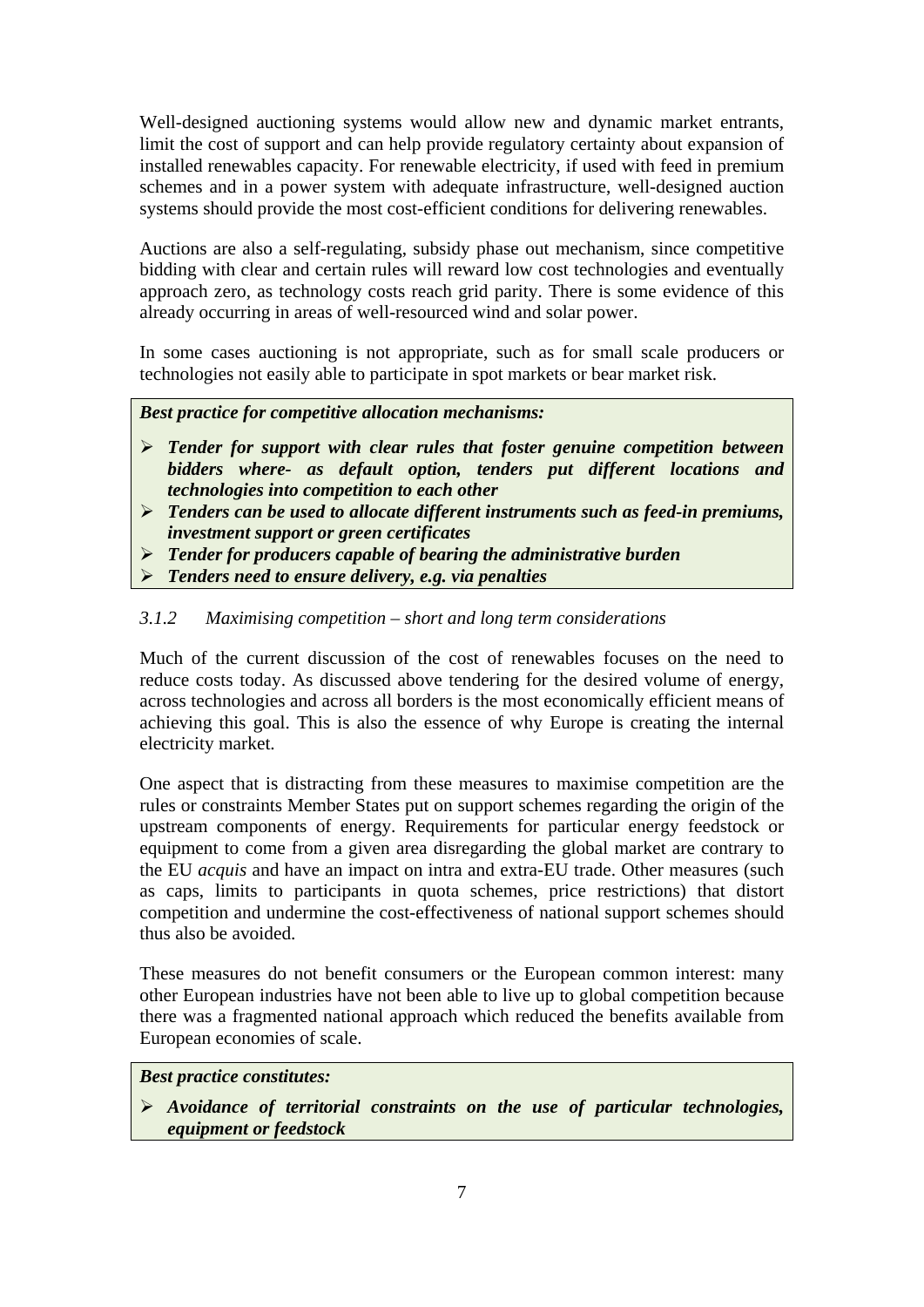- ¾ *Avoidance of using Green House Gas emissions, including from transport, as isolated criteria for support schemes (but as part of holistic EU sustainability schemes)*
- ¾ *No unjustified restrictions or limitations affecting the access of renewable energy producers to the markets for energy products*

 Without detracting from the principles of maximising competition and minimising the costs of developing renewable energy, temporal distinctions can make such considerations slightly more complex. In brief, efforts to reach given goals in the short term (e.g. a 20% renewable energy target for the EU by 2020) may not be identical to those needed to reach other goals in the medium or long term (e.g. renewables shares of between 55-75% by 2050 as illustrated in the EU Energy Roadmap 2050). New technologies, materials, industries, infrastructure, market innovations etc. will be needed in the longer term. These elements need to be reflected in policy measures today, if the longer term goals are to delivered cost effectively. This is why the Union and Member States have long term policies on RTD, technology development and innovation and industrial development. Such considerations also influence the cost effectiveness of renewables support schemes.

Support scheme design should also reflect the need to address longer term goals of fostering technological innovation, economies of scale, cost-reductions and spill-over effects that facilitate reaching 2020 targets and reaching 2050 decarbonisation goals sustainably.

Member States may also have a clear objective of promoting technology innovation in renewables to ensure the cost effective medium term transition to a sustainable energy system. In principle innovation is incentivised through direct R&D support. For projects of first commercial scale deployment of a new technology, environmental and technical performance criteria which are not included in the levelised cost of electricity (LCOE) (for instance, specific operational settings, carbon content, resource efficiency, other environmental impacts) may be relevant in selecting the appropriate technology to be supported.

#### *3.1.3 Feed in premiums*

Premium systems are an evolved version of feed in tariff system with varying degrees of market exposure for producers. The Commission considers, on the basis of its analysis of support schemes, that premium systems have several advantages compared to other instruments: they oblige renewable energy producers to find a seller for their production on the market and make sure that market signals reach the renewable energy operators through varying degrees of market exposure. A well designed premium scheme will also limit costs and drive innovation by granting support based on a competitive allocation process or including automatic and predictable adjustments on cost calculations, giving investors market signals coupled with foresight and the necessary confidence to invest.

Feed in premium schemes thus seem an appropriate means for taking into account national and European specificities. Compared to green certificate schemes, a feed in premium can provide a more predictable revenue stream for investment in new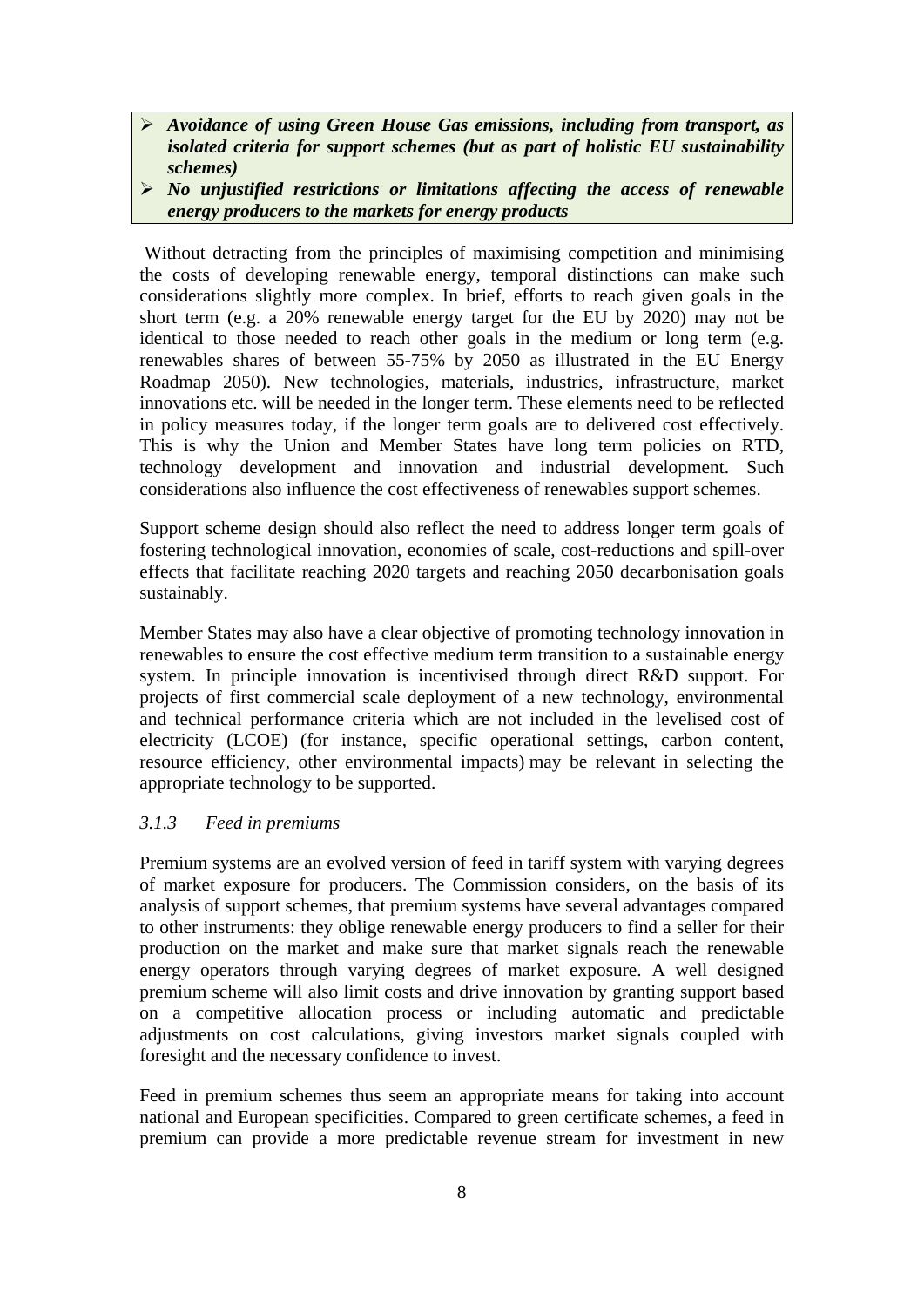technologies which are not fully market ready. They also allow renewable energy to be sold on different market places (energy exchange, bilateral contracts) which can increase its value. This puts pressure on renewable energy generators to become more active market participants, via incentives to optimise investments, plant design and operation according to market signals. A premium's effectiveness in terms of market exposure varies depending on whether premiums are fixed or variable, and, in the latter case, how often the premium is adjusted (hourly, monthly, yearly) and whether there is a cap and floor price.

A variable or floating premium will automatically fall when electricity prices (and carbon prices<sup>11</sup>) go up. From a market perspective it may be considered to have the disadvantage of partly shielding the beneficiary from price signals, but from the investor perspective this may be precisely what allows the investment to take place at a reasonable cost of capital. A premium can be made subject to certain limits, defined to contribute to achieving the policy objectives and support system wide objectives where possible. For example, a floating premium can contribute positively to system management and to avoiding over-compensation if set to zero in all hours where the system price is either negative<sup>12</sup> or higher than the estimated average remuneration needed (i.e. price level beyond which no support would be needed).

A fixed premium ignores electricity price movements, which can result in over compensation if prices are higher than forecast (when setting the premium), or in losses if prices are lower. This higher risk may trigger higher capital costs. However in exposing producers to market price signals it can help optimise operational decisions (e.g. providing a disincentive for production in certain extreme situations such as negative prices). A fixed premium with pre-determined capacity limits also has the advantage of costs being more predictable.

#### *Best practice for feed in premium schemes:*

- ¾ *Preference for feed in premiums over feed-in tariffs for technologies that are approaching maturity*
- ¾ *Determine the form of premium floating (with or without cap) or fixed as function of desirable exposure of producers to price risk*
- ¾ *No payment of premiums for production in hours where the system price is negative or above the level of remuneration deemed necessary12*
- ¾ *Use of competitive allocation mechanisms for granting premiums*
- ¾ *Planned volume based premium reductions for new installations, dependent on when they are approved, connected or commissioned*
- ¾ *Regular, planned and inclusive reviews of premiums for new installations*

1

<sup>11</sup> Premiums interact smoothly with the EU ETS.

<sup>12</sup> A zero premium when electricity prices are negative risks penalising the renewable energy producer for inadequate system infrastructure and is only appropriate if the premium takes this uncertainty into account or is based on full load hours.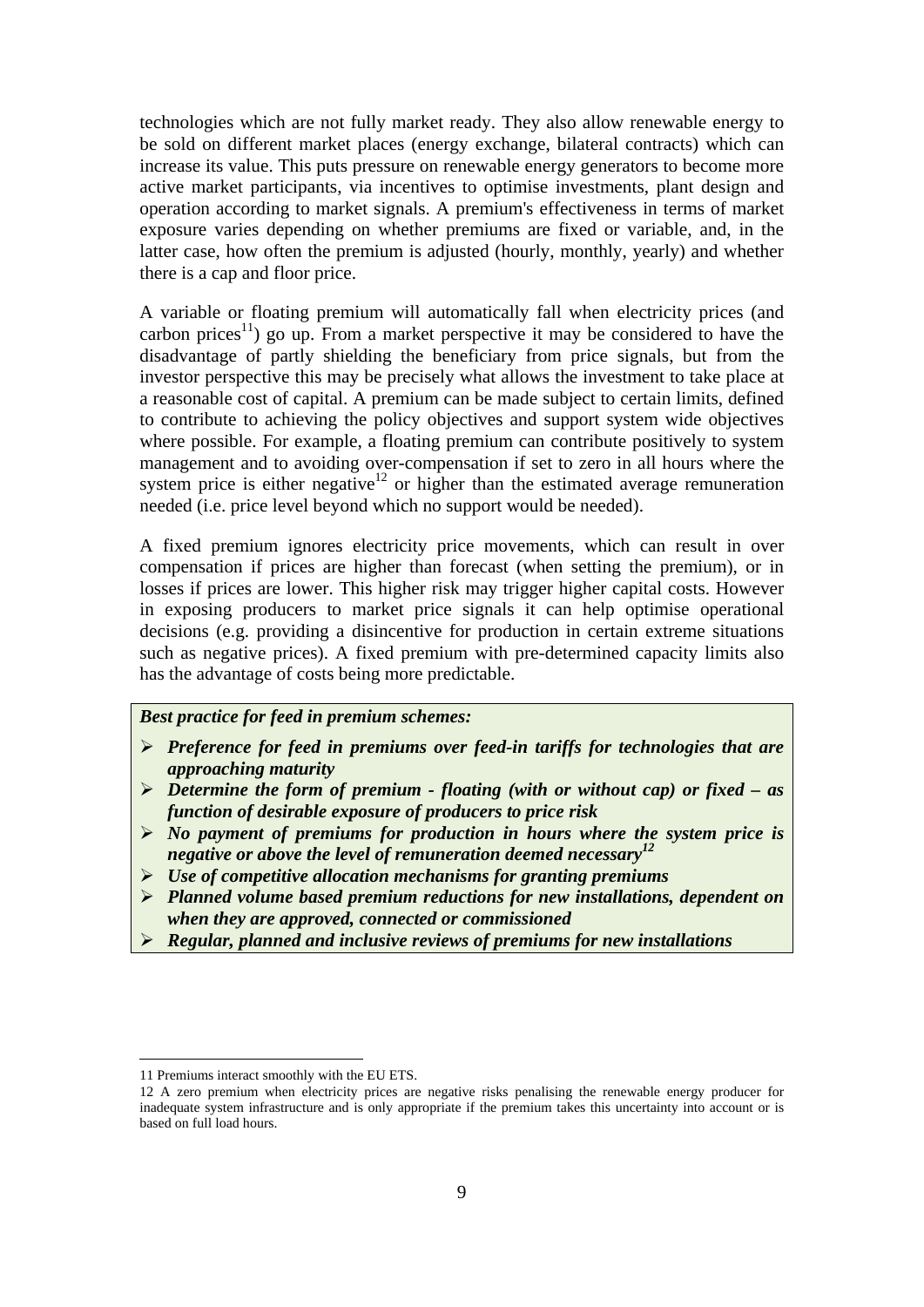## *3.1.4 Quota Obligations*

Obligations that require energy suppliers to purchase a quota of renewables (or green certificate representing the production of such energy) are also in use in different sectors in several Member States. Such instruments create a market between renewables producers and suppliers of energy which can trade energy or certificates at a price determined by them and other possible market players. In particular, such instruments expose the energy producer to market prices, since they must market and sell the energy itself on the relevant market and, if its renewable characteristic is identified separately with a green certificate, also sell and receive a market price for its "greenness". In most countries which have introduced quota obligations, a penalty is applied for non-compliance that effectively sets a ceiling on the price of the certificate/greenness.

Whilst exposing producers to the efficiency of market prices, such schemes offer significantly less revenue certainty for investors, in particular if there is no minimum certificate price. In principle such risk is normal for investments under market conditions and puts investments in renewables on the same footing with other generation investments. On the other hand, the rise in revenue risk raises the cost of capital, in some cases to such an extent that debt financing of some projects is not available. This not only raises the cost of developing renewables in general. It can have a secondary effect in the electricity sector of limiting provision of renewables only to large scale incumbents capable of "on balance sheet financing", or with access to cheaper debt financing. So in certain circumstances, these schemes can raise the cost of renewables.

However, the price risk for investments under quota schemes can be reduced by setting a floor price for the tradable certificates (with the level of the penalty usually forming a price cap).

Obligations can be created that are technology neutral, for maximising competition to drive down technology costs and achieve renewables growth at least cost in the short term. This is the case in the Swedish-Norwegian green certificate scheme for electricity, which deploys wind and biomass powered electricity with similar costs and has potential to reach national targets with those technologies<sup>13</sup>. Obligations can also be created with technology banding<sup>14</sup>, where there is a wish to develop and deploy a variety of technologies, not all having the same cost. Some Member States offer in the electricity sector extra certificates for more expensive technologies (PV, offshore wind…) or impose separate technology-specific obligations for innovative, more expensive technologies in transport e.g. separate second generation biofuel blending obligations). Technology banding is also a means used by several Member States to avoid over compensating cheaper technologies that enter the market at high prices set by more expensive technologies.

1

<sup>13</sup> Although cheaper combined heat and power plants may be able to profit from green certificate prices set by higher cost wind projects.

<sup>14</sup> Technology banding allows setting different support for different RES technologies.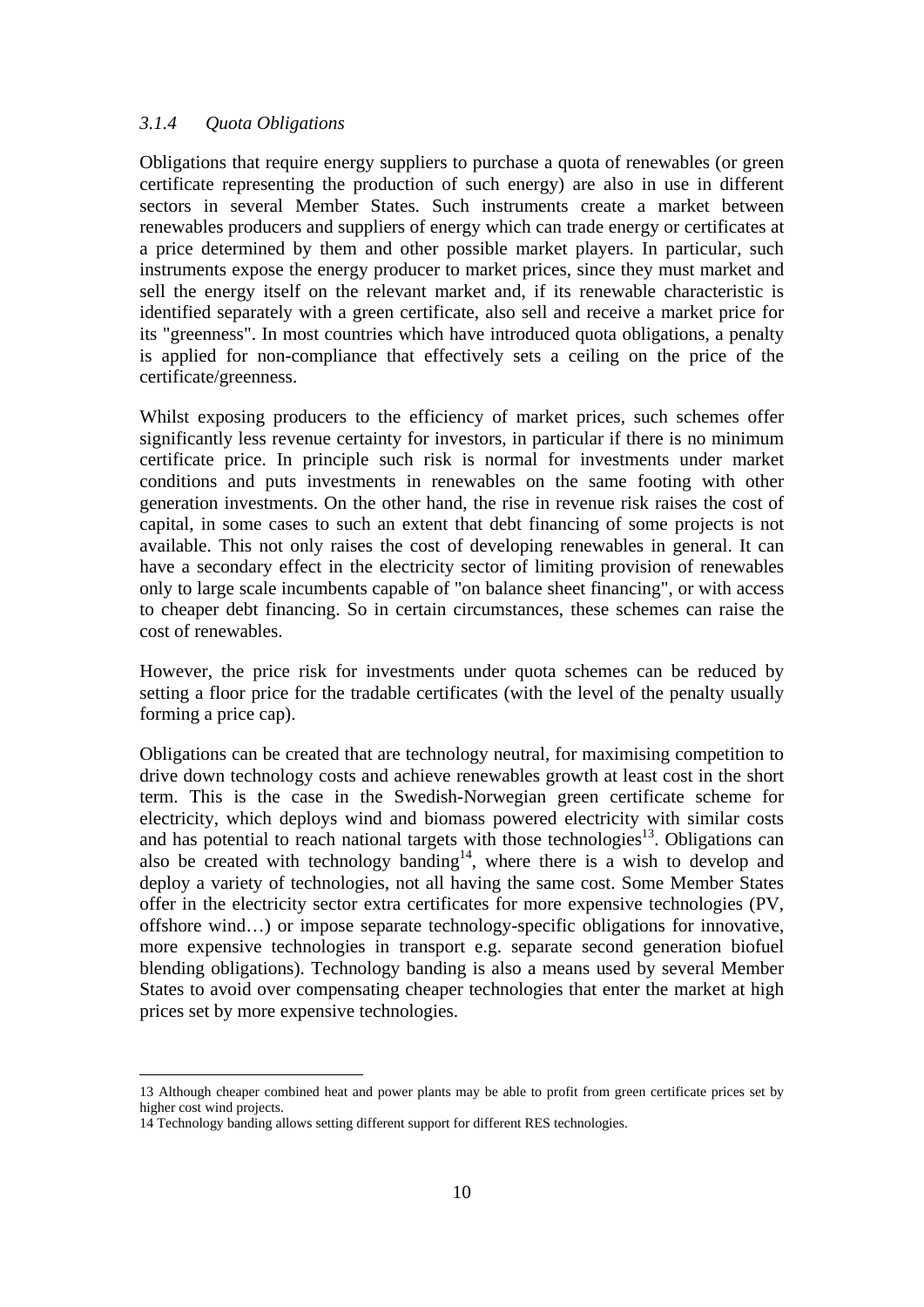*Best practice for quota obligation schemes constitutes:* 

- ¾ *Technology neutral schemes that promote cost efficient deployment or banded schemes to avoid over compensation of cheapest technology and to reflect explicit technology innovation and diversification goals*
- ¾ *Schemes based on long term transparent and planned quotas*
- ¾ *Adequate non-compliance penalties*
- ¾ *Market data available to all stakeholders*

## *3.1.5 Investment support*

Upfront investment support generally covers capital costs and is distinct from operating support which covers operating or production-based costs. Investment support takes various forms, the main types being grants, preferential loans and tax exemptions or reductions.

Whilst operating or production based financial support is viewed critically because it maximises production irrespective of price, investment support decouples production from the sales price and can be appropriate when production incentives are not necessary or desired (e.g. not producing excessive heat generation during summer months when demand is low) or where the market provides an adequate and efficient production signal – for instance for more mature technologies with high up-front investment costs. In practice, limits on the availability of short term financial resources can be a constraint on the use of such upfront investment support for large scale energy investments, particularly when government budget-financed.

In many Member States support is provided on a sub-national level, e.g. it falls under the responsibility of regions or even municipalities. In current practice, a lot of support for renewable energy heating, particularly at household level, occurs with investment support. Technology demonstration plant funding is also more common as investment support.

In many Member States, investment support is provided by EU funded instruments (the European Agricultural Fund for Rural Development EAFRD, the European Regional Development Fund  $ERDF<sup>15</sup>$ ). This type of support is to be coordinated with other national or regional support schemes, which have to be taken into account when the maximal aid intensity under EU funds is assessed.

Investment support<sup>16</sup> also has the advantage that operating costs are in principle not affected. Moreover, it is a one-off measure which does not need to be readjusted at a later stage due to developments in technology or markets to avoid overcompensation.

#### *Best practice for investment support constitutes:*

<sup>1</sup> 15 The MFF has enshrined priority to the promotion of RES. Member States shall in particular devote between 12% and 20% of their ERDF allocations to support the shift towards a low-carbon economy, including the promotion of energy derived from renewable sources.

<sup>16</sup> For technologies with very high capital costs, "operating" support unrelated to production is equivalent to investment support.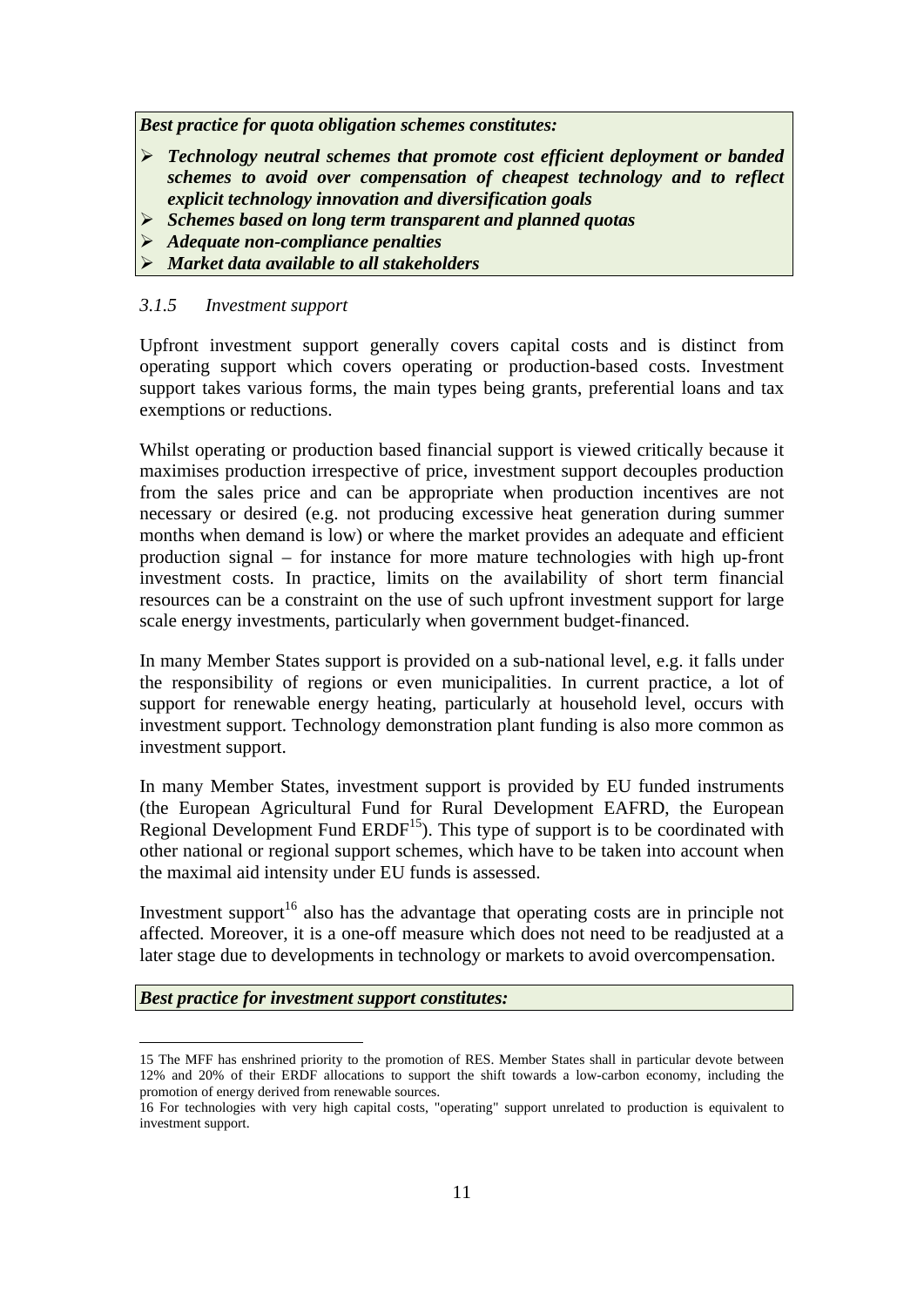# ¾ *Where feasible, favour investment over operating support so as to avoid distorting efficient production decisions based on market price signals* ¾ *Ensure cumulative investment support does not over compensate producers*

# *3.1.6 Tax exemptions*

Tax exemptions and reductions are used extensively in the energy sector. In the renewables industry they are used at industry level often to encourage biofuel production, and at household level to encourage household investments (e.g. rooftop PV).

Tax exemptions are financed indirectly by all taxpayers, since public revenues are reduced, rather than by energy consumers. They are therefore subject to the political and economic currents that shape fiscal policy in general. Under Directive  $2003/96/EC^{17}$ , tax exemptions or reductions for biofuels, granted under certain conditions and normally subject to state aid control (avoiding for example over compensation and distortions of competition), are allowed. In addition, the Directive allows tax exemptions or reductions for electricity, produced of solar, wind, tidal, geothermal and hydraulic origin. That said, the Commission services believe that such instruments should be used with caution, not least given the need to uphold the budgetary consolidation efforts of Member States.

Use of (renewable)<sup>18</sup> electricity in transport is also promoted in some countries through reduced purchase taxes on electric and hybrid vehicles.

# *3.1.7 Feed in tariffs*

<u>.</u>

 The Communication recommends that feed in tariffs are phased out and support instruments that expose renewable energy producers to market price signals such as feed in premiums are used.

The general trend in the numerous changes of support schemes over the last years is a move from feed in tariff to premium models<sup>19</sup>. Feed in tariffs insulated new market entrants from price risk – from the market – thus lowering their cost of capital and enabling private investment. Feed in tariffs are also amongst the most simple of schemes to implement, making them suitable for markets with a large number of less commercial participants (e.g. households or local community based initiatives).

Despite such advantages, it must be remembered that feed in tariffs exclude producers from actively participating in the market and thus hinder efforts to develop large liquid electricity markets as the share of renewables grows. Major negative features of feed in tariffs and other support that have been revealed in recent years include the

<sup>17</sup> Council Directive 2003/96/EC of 27 October 2003 restructuring the Community framework for taxation of energy products and electricity, OJ L 283 of 31.10.2003

<sup>18</sup> Cf. accounting rules in COM(2009)28/EC Directive on the promotion of the use of energy from renewable sources

<sup>19</sup> A notable exception is the recent decision in January 2013 by Spain to abolish the feed in premium scheme and revert back to a feed in tariff.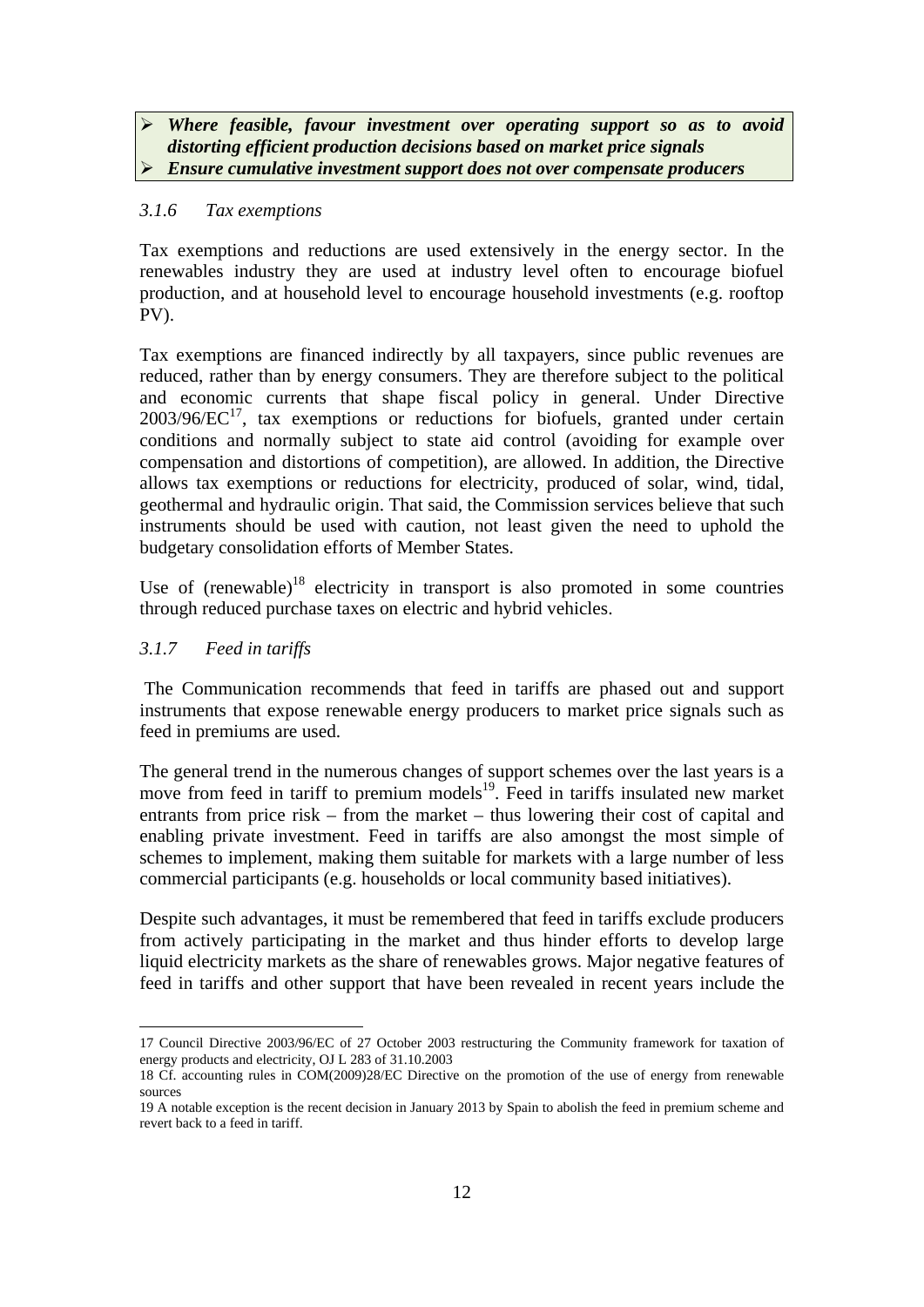impairment of flexible and liquid markets, limiting growth to certain technologies and sizes of installations and the difficulty in setting appropriate tariff levels and in adjusting such tariffs. Setting the tariff (and other support) levels are discussed in Chapter 4 below. The adjustment of support levels can be planned in advance, to allow adaptation to reflect changes in costs. For instance, existing tariffs may be constant for the full period (assuming capital costs are constant), or, variable/declining if capital costs can be adjusted over the period. The tariffs for new installations should also be flexible to adjust quickly to lower production costs. A third form of tariff flexibility introduced in some schemes recently has been a volume induced degression in the tariff: if costs of new installations fall faster than expected and growth in installations grows beyond reasonable expectations, a volume ceiling can trigger a reduction in the tariff. Where the constraint is financial, the ceiling could be based on support expenditure rather than volume.

There are only a few situations where tariffs may be more appropriate e.g. when supporting small scale activities (with *de minimis* market impact involving investors who cannot reasonably be expected to participate in wholesale markets).

Recently the low investor risk provided by feed in tariff schemes has been put in doubt as regulatory risk in certain countries resulted in higher than previous capital costs for investors under such schemes.

*Best practice for feed in tariff schemes:* 

- ¾ *Phase out of feed in tariffs (may be appropriate if combined with a pre-set capacity cap (per technology or market segment) for small scale activities and/or in non-developed markets)*
- ¾ *Tariffs need built-in cost-based or expected cost-based reductions in tariff levels for new installations (in line with learning curves and expected future cost reductions in various technologies)*
- ¾ *Planned volume based tariff reductions for new installations, dependent on when they are approved, connected or commissioned*

# **3.2 Minimising system impacts on power markets**

Experience shows that the level of support alone does not necessarily determine success in terms of renewables production. A well-designed support scheme needs to be embedded in a coherent policy framework. Support schemes work best when they are part of a long-term predictable and stable policy/strategic framework with clear objectives.

Support for renewables can be implemented in a variety of ways with differing impacts on how the market functions. Whilst the Commission has been clear that such interventions are warranted, the means of providing the support can be more or less distorting (less or more corrective), depending on the instrument applied.

The following elements of balancing, grid connection and dispatch influence to what degree renewable electricity producers are and can be integrated effectively into the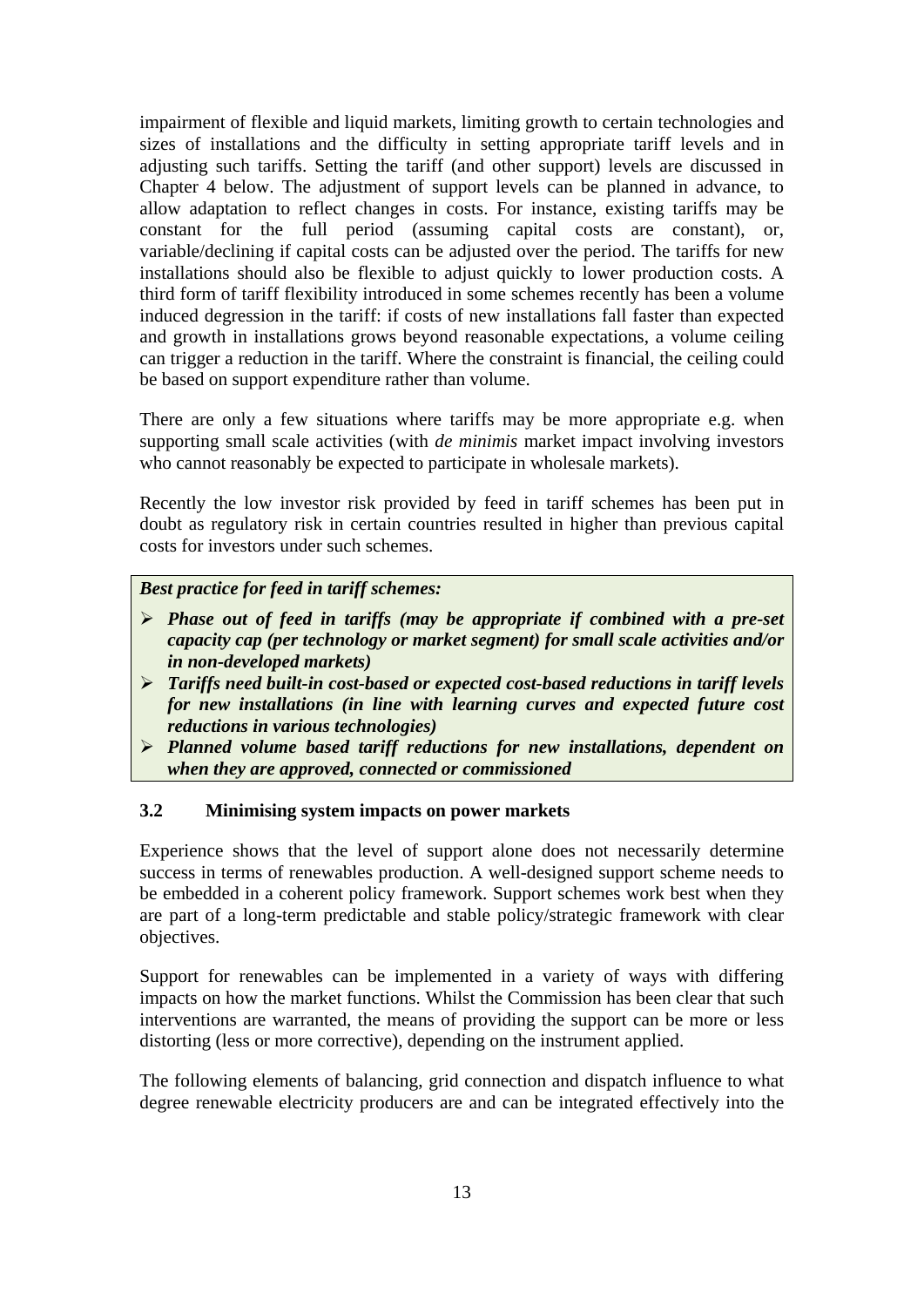power markets. Good administrative practice is relevant for all support schemes to bring costs down and ease market entrance also for new and smaller players.

## *3.2.1 Responsibility for electricity grid balancing: need for intra-day and cross border dimension*

The majority of existing electricity grid infrastructure and wholesale markets were designed to accommodate **centralised and dispatchable national power** output from conventional thermal and hydro-electric plants<sup>20</sup>. Most of the new capacity that comes online in the Union currently is variable renewable energy: wind and solar.

Initially when wind and solar electricity started, it had no balancing obligations, which were borne by transmission system operators (TSOs) or other entities. This was because such producers constituted a small share of the market and because system operations and market structures could not support such obligations at low cost. As the share of wind and solar power grows and as system technology and markets evolve, the **system architecture** is becoming flexible in a variety of ways. A reinforced, interconnected European grid, coupled markets, flexible production<sup>21</sup>, increased backup and storage capacity, demand response measures, clear price signals<sup>22</sup>, responsiveness of support to these price signals and a diversified deployment of renewables both with regard to technology as well as on many good sites in order to balance the fluctuation of RES across Europe all improve the functioning of the electricity system and market and its ability to absorb wind and solar power. As such, a broader allocation of balancing responsibilities becomes feasible.

As national markets integrate<sup>23</sup> into regional markets cross border trade of electricity  $i$  increases<sup>24</sup>. Larger balancing zones with sufficient internal transmission capacity can facilitate the cost-efficient integration of renewables. TSOs have to look beyond their borders to *Europeanise* their thinking and make use of backup and storage options located in other Member States<sup>25</sup>. Market players have to be able to freely operate across borders.

**Balancing obligations** currently vary between Member States. Some 16 out of 28 EU Member States include some form of financial obligation for balancing for all power

<u>.</u>

<sup>20</sup> OECD 2012, COM/TAD/ENV\*JWPTE(2012)20/REV1. See tables 5a and 5b in Appendix I for grid connection issues and solutions for RES in EU Member States.

<sup>21</sup> Ramp rates vary from seconds for PV to several hours for larger thermal power plants,

<sup>22</sup> Currently consumers are often exposed to regulated prices in the EU, thus making demand response inexistent with a nearly vertical demand curve. Regulated or capped prices to guard against high prices can discourage necessary investment signals to address, in turn leading to calls for additional mechanisms to ensure supply security in the power sector. Inevitably investors have to bear some risk and cannot expect the risk to be carried by the consumers only. Leaving the market free to set the price is a core part of Europe's current market liberalisation. 23 Market integration means the process of step by step harmonising the rules of the various power markets, culminating in the harmonisation of all cross-border market rules that allows electricity to respond to price signals and flow freely across borders (as do goods and services in the internal market).

<sup>24</sup> This is foreseen with the implementation of the "target model" and its provisions for continuous intra-day trading, which will result in cross-border exchanges (schedules) being notified closer to real-time.

<sup>25</sup> Flexible power generating plants are by nature located in different locations where the resource is abundant (hydro pumped storage, combined-cycle gas, biomass, power to heat, etc.) even if new technologies are [developing. See Commission Communication "Energy Technologies and Innovation" \[COM\(2013\) 253\]](http://ec.europa.eu/energy/technology/strategy/doc/comm_2013_0253_en.pdf)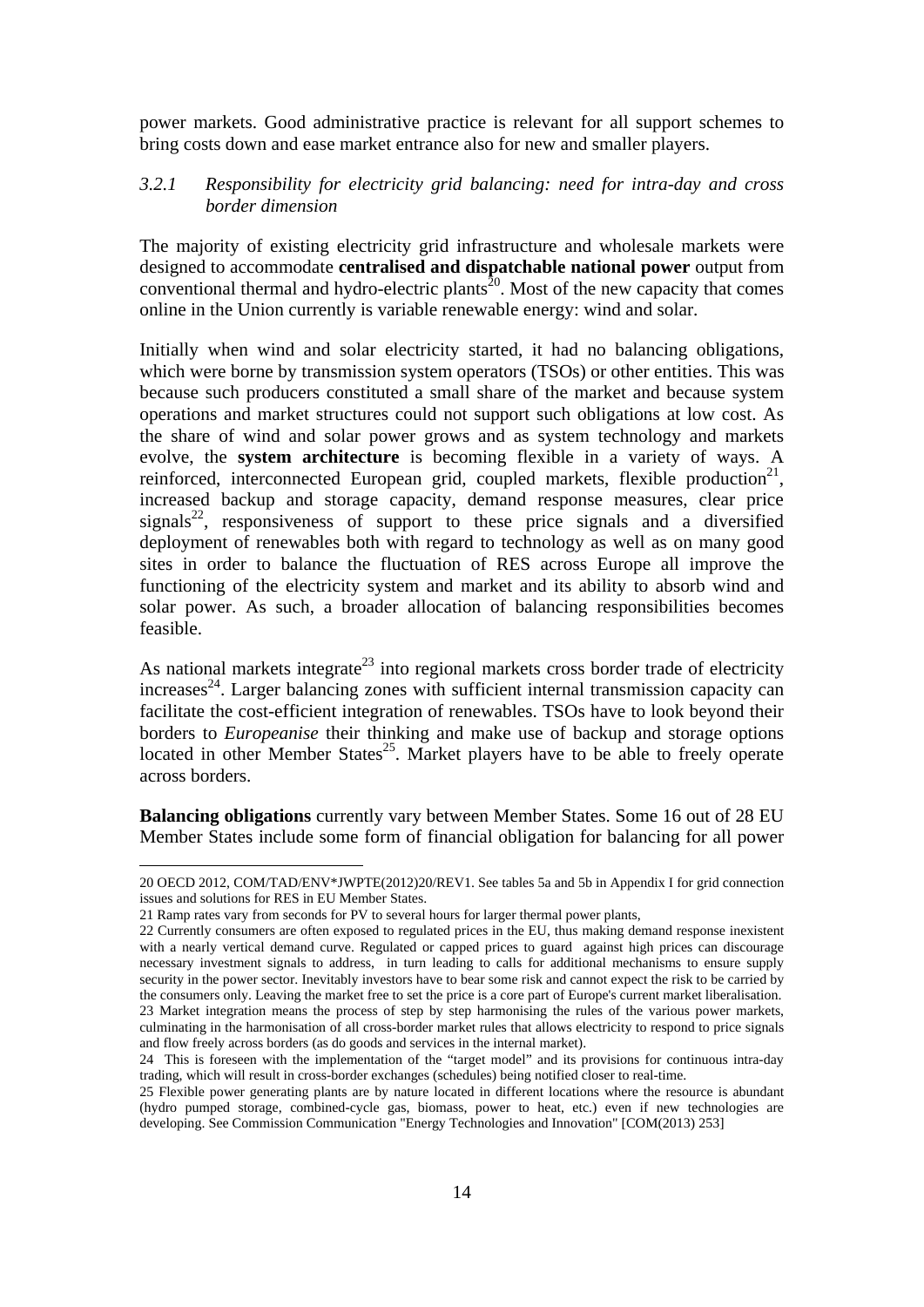sources including renewable power producers<sup>26</sup>. For resources to be used flexibly and cost effectively across the EU, all producers in the market should bear clearly defined balancing responsibilities where, of course, adequate price signals from competitive power and balancing markets reach producers.

Such changes require the implementation of all the elements of the  $3<sup>rd</sup>$  electricity market liberalisation package, where operators are able either to undertake the balancing themselves or, particularly for small producers, outsource this to other balance responsible parties via commercial arrangements. Aggregating several producers improves efficiency, benefitting from more varied assets to manage overall output, particularly when occurring across borders, where aggregators are able to take advantage of further geographical and technological diversity, as well as variations in peak hours.

Harmonising such obligations depends on the *possibilities* for balancing in each Member State and these also vary. Most Member States have **intra-day markets** but with different **gate closure times**<sup>27</sup>. These differences can cause inefficient power flows from high price to low price zones and also impact greatly on the costs of different power producers and their ability to meet balancing obligations. Conventional power plants can be dispatched to meet demand patterns at any time scale, subject to technical ramping restrictions. Significant quantities of renewables are also easily "dispatchable" (biomass and geothermal and large hydro). Others of course (run of river hydro, wind, solar), have much shorter high probability time frames to predict their power output. For instance wind power production forecasting<sup>28</sup> certainty is close to 98% for two hours ahead, but beyond 24 hours the error margin rises<sup>29</sup>. Shorter gate closure times thus favour the inclusion of wind and solar power, while longer gate closure times reflect traditional power systems. Intraday (and ultimately seamless) trading can reduce the impact of remaining forecast errors of growing wind shares. Liquid intra-day trading where short term transactions between participants in the market leave little residual imbalances for TSOs to manage are most efficient and should be pursued $30$ . Harmonised practices across Member States are even more important as market coupling<sup>31</sup> progresses, since market participants place their bids for various national power markets.

<u>.</u>

<sup>26</sup> See table 6 in Appendix I for an overview of RES-E balancing regimes in the EU.

<sup>27</sup> The gate closure time of the market power exchanges is the time limit for committing to the delivery of electricity at a defined moment. See table 7 in Appendix I for gate closure times.

<sup>28</sup> Forecasting is important also to keep overall costs down. Adequate forecasting for wind and solar power allows grid operators to plan ahead for surges in cheap and clean wind power, and consequently reduce costs by ramping down more expensive and polluting thermal power plants. If this is done on the regional level, then forecasting accuracy can increase further (individual wind project forecast errors tend to cancel each other out) with consequent benefits also allowing the removal of much of the uncertainty associated with electricity bottlenecks.

<sup>29</sup> Forecasting for wind has improved over the last decade with evolving IT systems, but still has its natural limits. 30 Measures for the improvement of the intra-day market include: change from day-ahead spot auction to continuous spot trading until close to physical gate closure; move the gate closure time for the spot auction e.g. to 6pm on the day before; bundle liquidity by introducing auctions in the intraday market and increase liquidity by obliging market partners to bid into the intraday market.

<sup>31</sup> Market coupling is used to allocate capacity on interconnectors between national power systems, linking wholesale markets via an implicit auctioning that decides efficient cross-border flows reflecting price differentials amongst participating markets. The result is that electricity flows from the low to high price zones.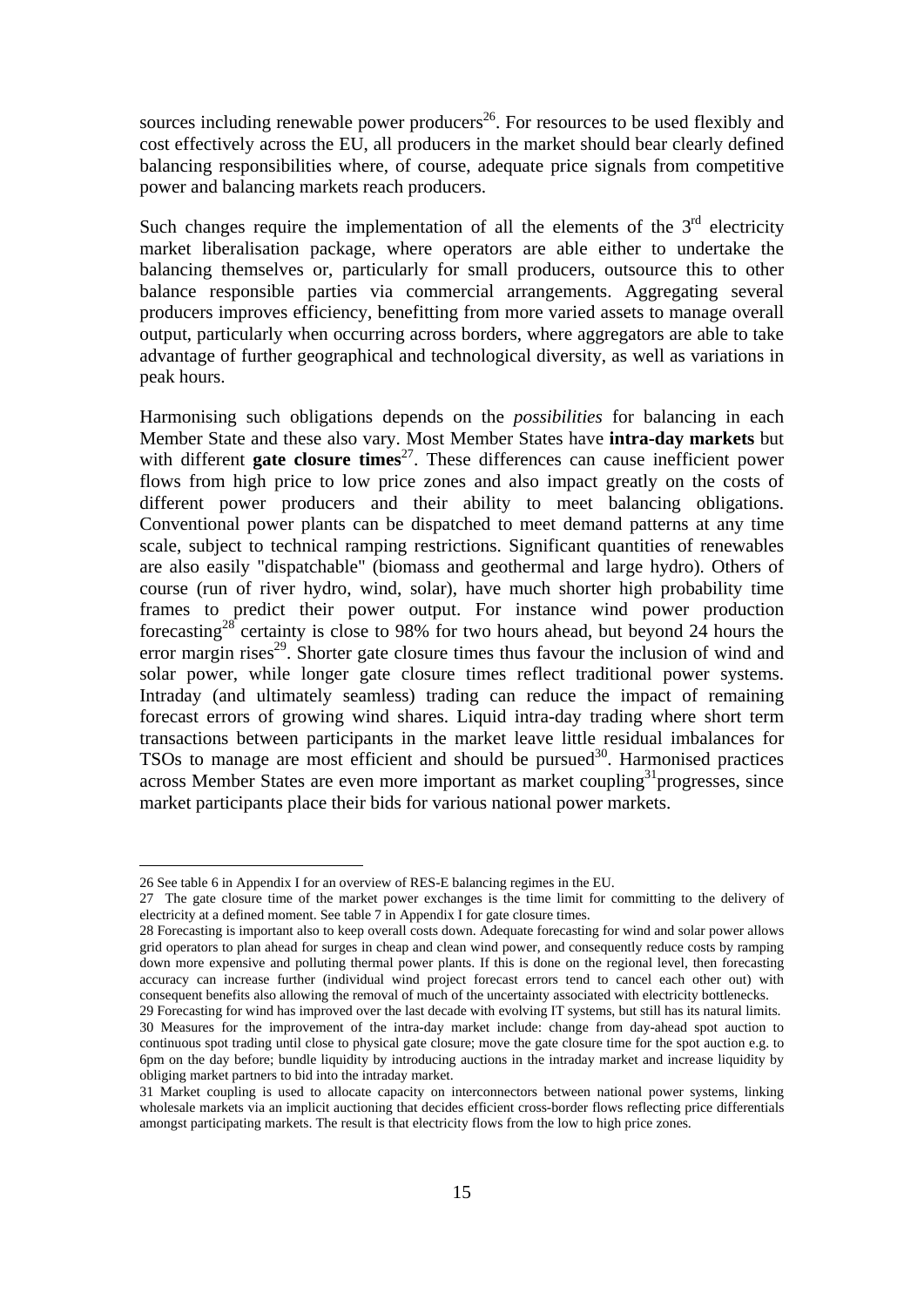*Best practice constitutes:* 

- ¾ *The application of network codes (gate closure, balancing obligations...) which do not discriminate against variable (such as wind and solar) power producers but enable their full participation in the market.*
- ¾ *The creation of competitive balancing and ancillary services markets (plus public commitment to attain this target)*
- ¾ *Equal allocation of balancing responsibilities for all producers in line with technical capabilities once liquid and well-functioning balancing markets are in place*

# *3.2.2 Electricity dispatching rules*

To help access the market, renewable energy has been granted **priority dispatch rights**, under Directive 2009/28/EC, where centralised dispatch occurs. This helps new technologies and market players enter the market dominated by centralised large power producer incumbents because it insulates renewable power from volume risk. But as markets evolve (and open), and as grid operations become more neutral, such priority may become unnecessary. When renewables producers are able to take part in offering power to the market directly, they, like other producers, seek a power purchaser and sell their power accordingly (except for feed in tariff support schemes). Moreover when renewables producers have equal access to the market, their low operating costs (particularly for wind and solar power production) place them before conventional power producers in the merit order. As such, systems with centralised dispatch fade and priority dispatch rules become less relevant for renewable energy technologies active in the market.

Separate from priority dispatch, the interdiction of significant **curtailment** of renewable energy contained in Directive 2009/28/EC was introduced to ensure that renewable energy producers should not be penalised for infrastructure inadequacies as well as to protect them from possible non-competitive behaviour of imperfectly unbundled TSOs. Member States National Renewable Energy Action Plans, translated into the Ten Year Network Development Plans, together with the improved framework for developing electricity infrastructure contained in the proposal for a regulation establishing the Connecting Europe Facility (CEF:COM(2011)665) should ensure that electricity infrastructure keeps pace with the changing power generation mix. This, together with the increasing flexibility of the system (including storage and demand response able to absorb hitherto excess supply) may also render such rules less relevant or necessary.

#### *3.2.3 Responsibility for grid costs*

It is important to have cost transparency for all generators accessing and connecting to the power grid, and non-discriminatory rules are foreseen by the electricity market and Renewable Energy Directives. Increasing consistency in the way that Member States charge both grid connection fees and network tariffs is important for creating an effective internal electricity market. However, while **differences between Member States'** charges for generators using the grid infrastructure persist, there are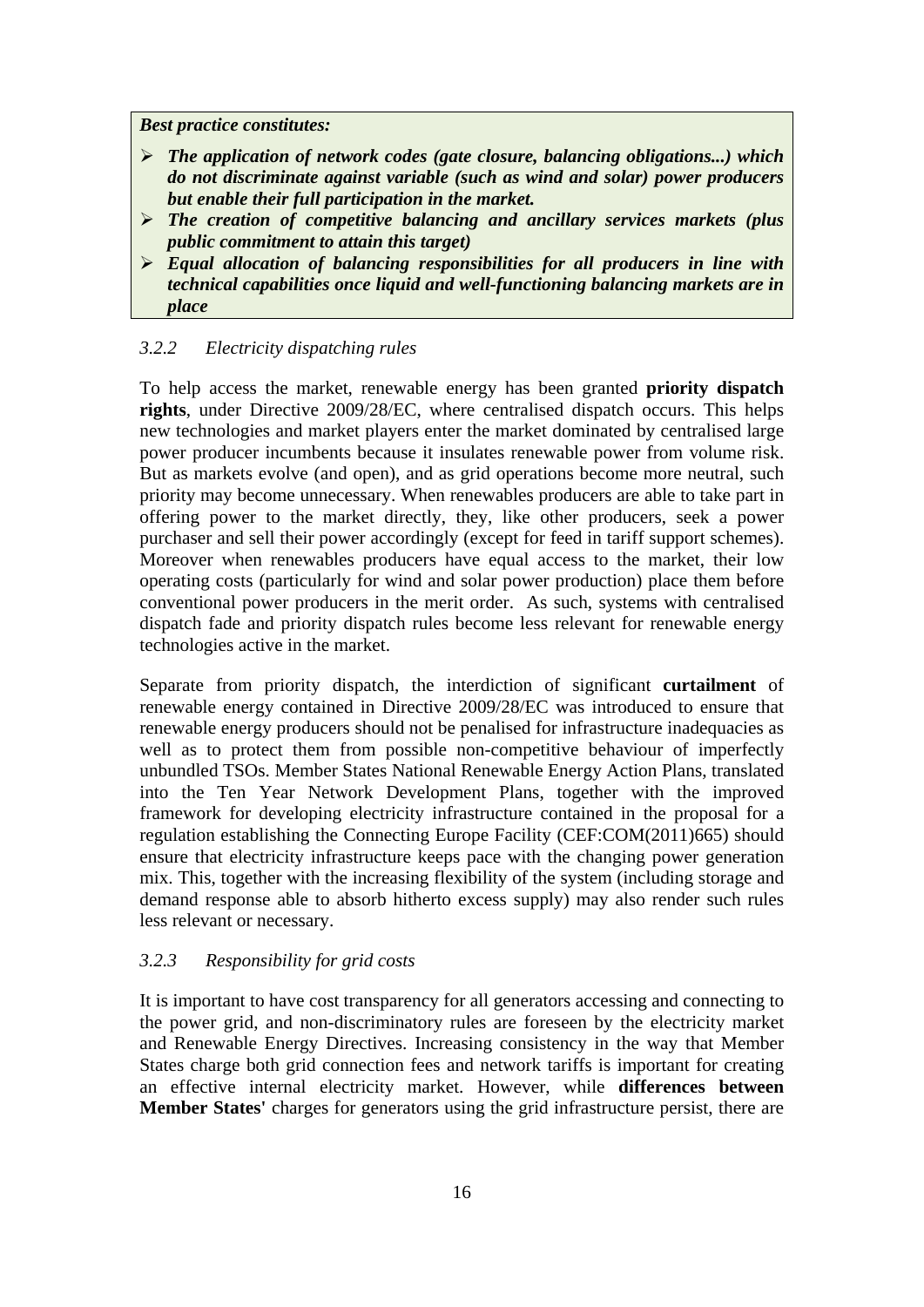also limits to guidance on best practices that can be given in terms of how to treat renewables producers.

As with other aspects of the electricity system, national practices regarding the financing of new, as well as existing infrastructure differ considerably and have evolved as markets are "unbundled". New entrants (often renewable energy producers), have to bear widely varying connection costs depending on the national regime<sup>32</sup>. Imposing these costs on new producers causing the need for new grid construction risks reducing incentives to locate production where the resource is optimal ("wind where the wind blows", "sun where the sun shines"). It also risks imposing the costs of creating a *socially* optimal infrastructure on the marginal producer (in the same way that the costs of interconnectors should not be borne by individual users or indeed, single Member States). For this reason, further consideration of shallow cost charging regimes is necessary<sup>33</sup>.

# *Best practice constitutes:*

- ¾ *Transparent and non-discriminatory cost allocation rules for all power producers*
- ¾ *Common grid rules (balancing, tariffs, gate closure etc.) for coupled markets*
- ¾ *Shallow network connection regimes (enabling system wide optimisation and cost sharing)*

## **4 KEEPING COSTS LOW**

1

As markets and technologies mature and the costs of many of renewable technologies energy go down, the financial support to renewables will gradually decline, apart from R&D expenditure to immature new technologies with good long-term potential.

Beyond the actual support scheme under which renewables are produced, the overall framework conditions have to be levelised as much as possible across sectors and countries so as to ensure cost-effectiveness and avoid distortions. Converging national support schemes under these conditions will allow spill-over effects to take place from the international project development expertise and technology supply chain.

<sup>32</sup> Ranging from shallow charges where costs are averaged and shared over all producers, to deep charges, where specific connection costs are borne by each producer. For an overview see table 8 in Appendix I.

<sup>33</sup> Shallow connection cost: to charge generators for the cost of connecting the power plant asset to the nearest point of interconnection with the public electricity network only. Deep connection cost: to charge generators additionally for (part of the) cost of network expansion/reinforcement engendered by the connection concerned.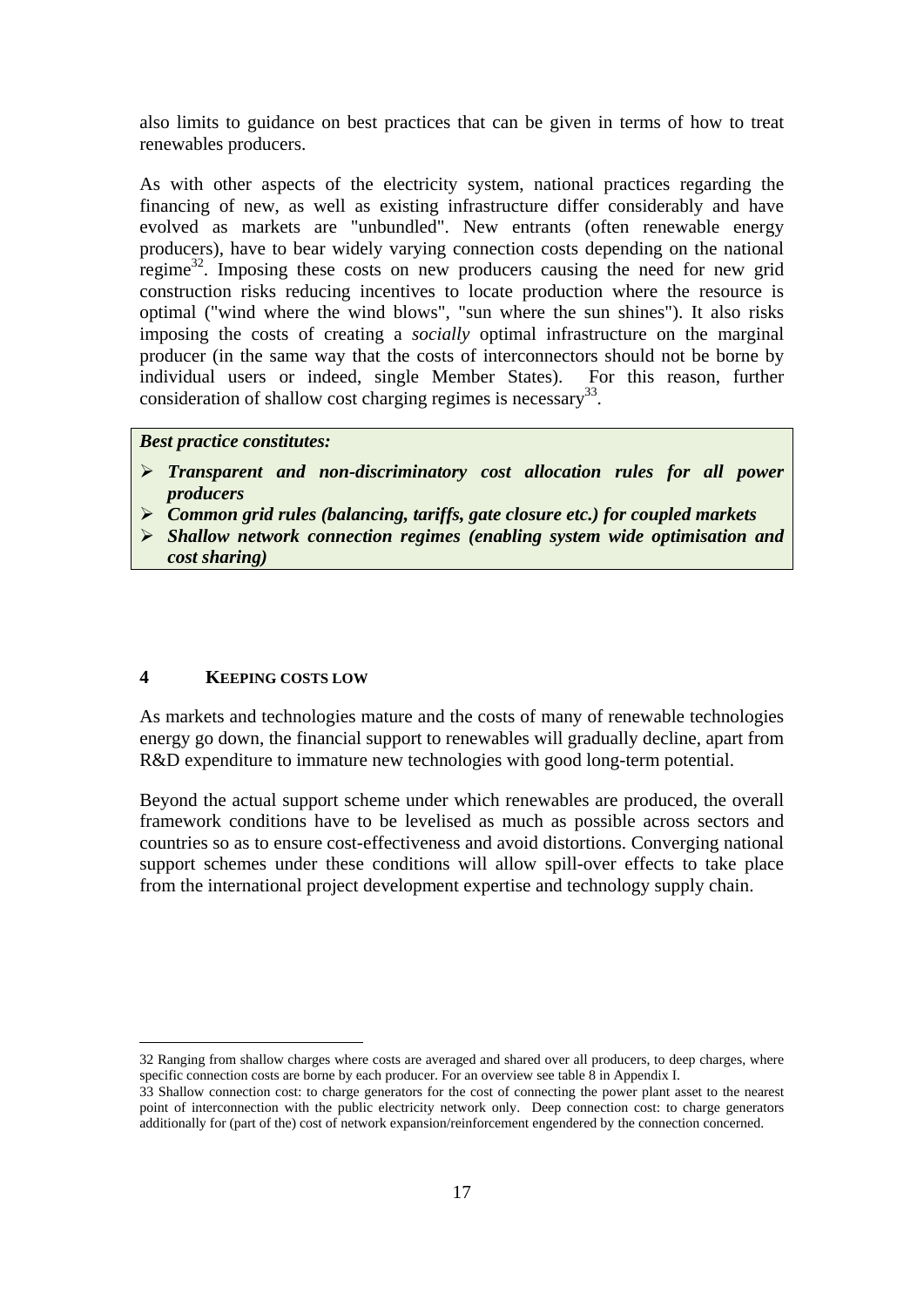#### **4.1 Cost elements and calculation methodology**

The current methods of calculation as well as the cost elements taken into account in the process of setting national support levels vary greatly  $\frac{3}{4}$ . This affects not only stakeholders and their investment decisions, but also public opinion.

In addition to the use of competitive allocation mechanisms discussed above, applying the same method of calculating costs to ensure the competitiveness of the mechanism minimises distortions of competition and trade. It would also help bring down costs by addressing the information asymmetry problem when setting support levels. As a general rule, Commission services believe that allocation mechanisms for public support which make market players reveal as much information as possible during the process and which adapt to changing market circumstances are therefore preferable. It is only if the market information or competitive allocation mechanism is not reliable for example due to a limited number of market players or very immature technologies that public authorities should need to base their calculation of support on administrative procedures involving detailed cost calculations.

The vast majority of national support systems (even support schemes coupled to tendering) include at some point the calculation of the support level (e.g. for setting a cap for specific technologies in competitive allocation mechanisms). Calculations are based on information from industry, world markets, etc. There is a risk of information asymmetry between stakeholders and the government authorities. In essence, industries (often national) present their cost estimations for the years ahead and the legislator sets the support level accordingly (via tariffs or certificates etc.). Furthermore, many countries have Parliamentary scrutiny of the support levels which results in final support levels that are even more complex and difficult to predict, reflecting national political preferences of certain technologies and the strength of their respective lobbying. This situation is not ideal for investor certainty despite the binding 2020 targets.

There can be a variety of reasons for differences in support levels. First, they can reflect real differences in the costs of renewable energy generation in the Member States that result, for example, from the diverse availabilities of primary resources or stage of development. Secondly, renewable energy targets can contain different levels of ambition. Thirdly, the different support levels can be due to different type and design of support schemes applied in the Member States that lead to different costeffectiveness. Differences can also stem from diverging methods for allocating grid costs, different level of administrative costs and, importantly, from different costs of capital. Finally, the differences can result from different methodologies in setting the support levels.

#### **Setting the level of a technology-specific cap or of support**

1

<sup>34</sup> See table 9 in Appendix I for examples from EU Member States of processes for calculating support levels. See the SETIS energy production cost calculator for a potential common EU tool: <http://setis.ec.europa.eu/EnergyCalculator/>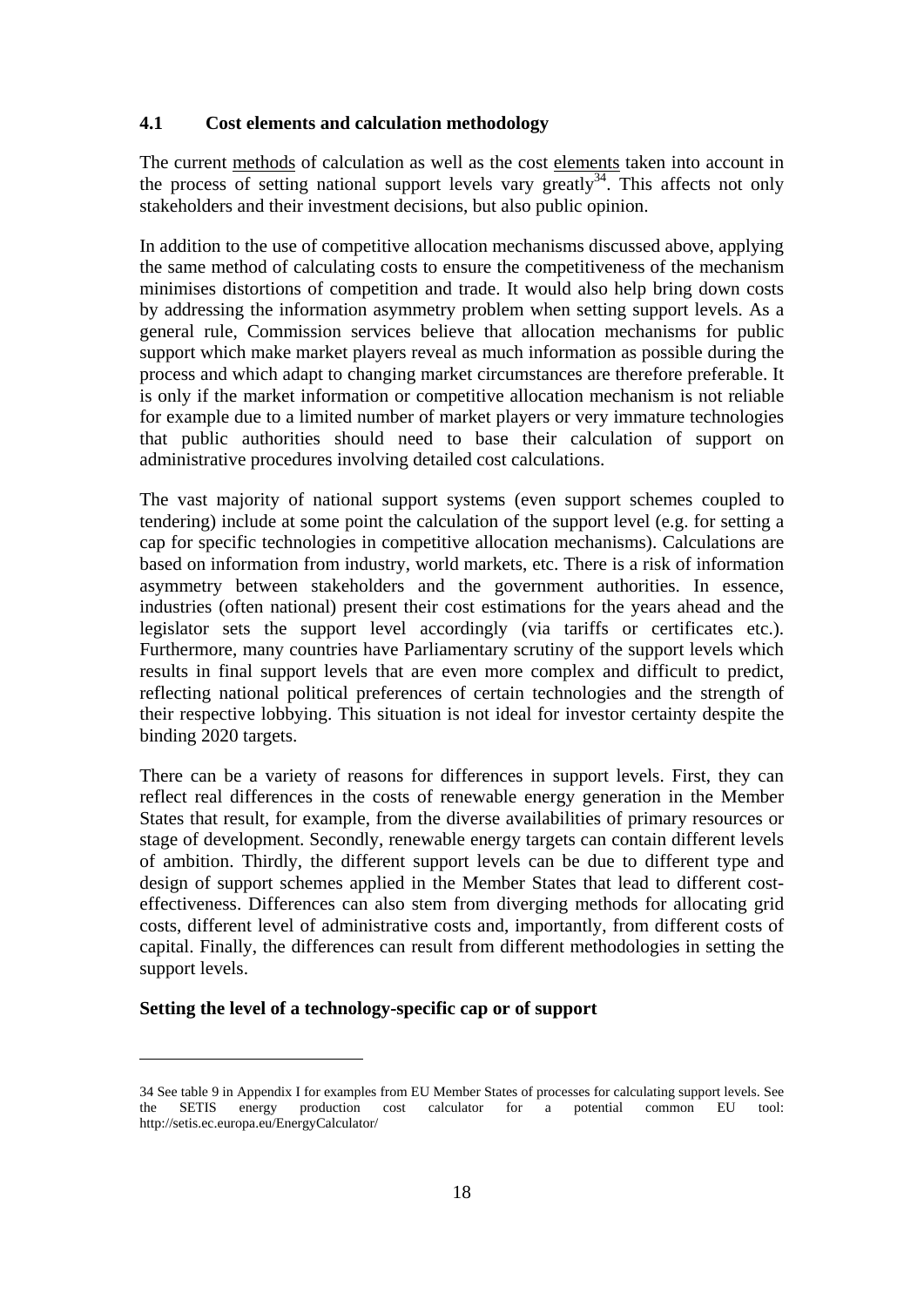In the case of competitive allocation mechanisms, cost calculations can serve as a reference for policy makers or as benchmark for technology-staggered auction processes. Cost calculation involves a number of distinctive steps: starting with the selection of cost parameters (see list of recommended parameters in best practice box below) and cost calculation methodology, followed by setting the cost and revenue projections, and finally transferring the levelised cost of electricity (hereinafter: LCOE) into an actual support level. In all of these steps, there are differences between the methodologies across Member States. This is partly due to different support instruments that entail different methodological requirements. There are also differences between Member States in terms of how well the process of setting support levels is documented.

In a first step, the large majority of Member States apply an approach based on project related costs, rather than avoided costs or societal benefits. The cost parameters used vary though between Member States (e.g. in the way market and network integration costs are considered. Where similar project cost calculations or estimates of the LCOE are used by Member States, they are not a major source of differences in support levels between Member States. Ideally, if all systems were to apply the same equation *and* the same input parameters, it would make systems more comparable. The Commission services consider the LCOE method as best practice.

Since support is intended to cover the gap between costs and revenues, as a second step, adequate revenue projections have to be made. This can be as demanding as establishing costs and adds another dimension of uncertainty and differentiation to the process of determining the cost calculation.

Finally, the LCOE needs to be translated into the actual parameters of the support scheme. Especially in support schemes where renewables plants are integrated in the competitive electricity market and receive part of their revenue from this market, support scheme parameters like caps and floors for premium payments or certificate prices can influence the actual support level which plants receive. In these cases, it is often difficult to assess ex-ante how these support parameters interact, for example, with electricity price development and how they affect the effective level of support. The actual support level thus becomes more dynamic and can be evaluated only ex post.

In the case of auctioning being coupled to a support scheme, the bidders will submit offers to obtain public support based on their own cost estimates inherent in their offers. In this situation, cost calculations may however serve as a reference for policy makers or as benchmarks for staggered auction processes.

### *Best practice process for determining costs:*

- ¾ *Rely as much as possible on competitive allocation mechanisms to force market players to reveal their real production costs*
- ¾ *Cost base calculation should be based on project costs, and for operating support, at least include the following cost parameters:*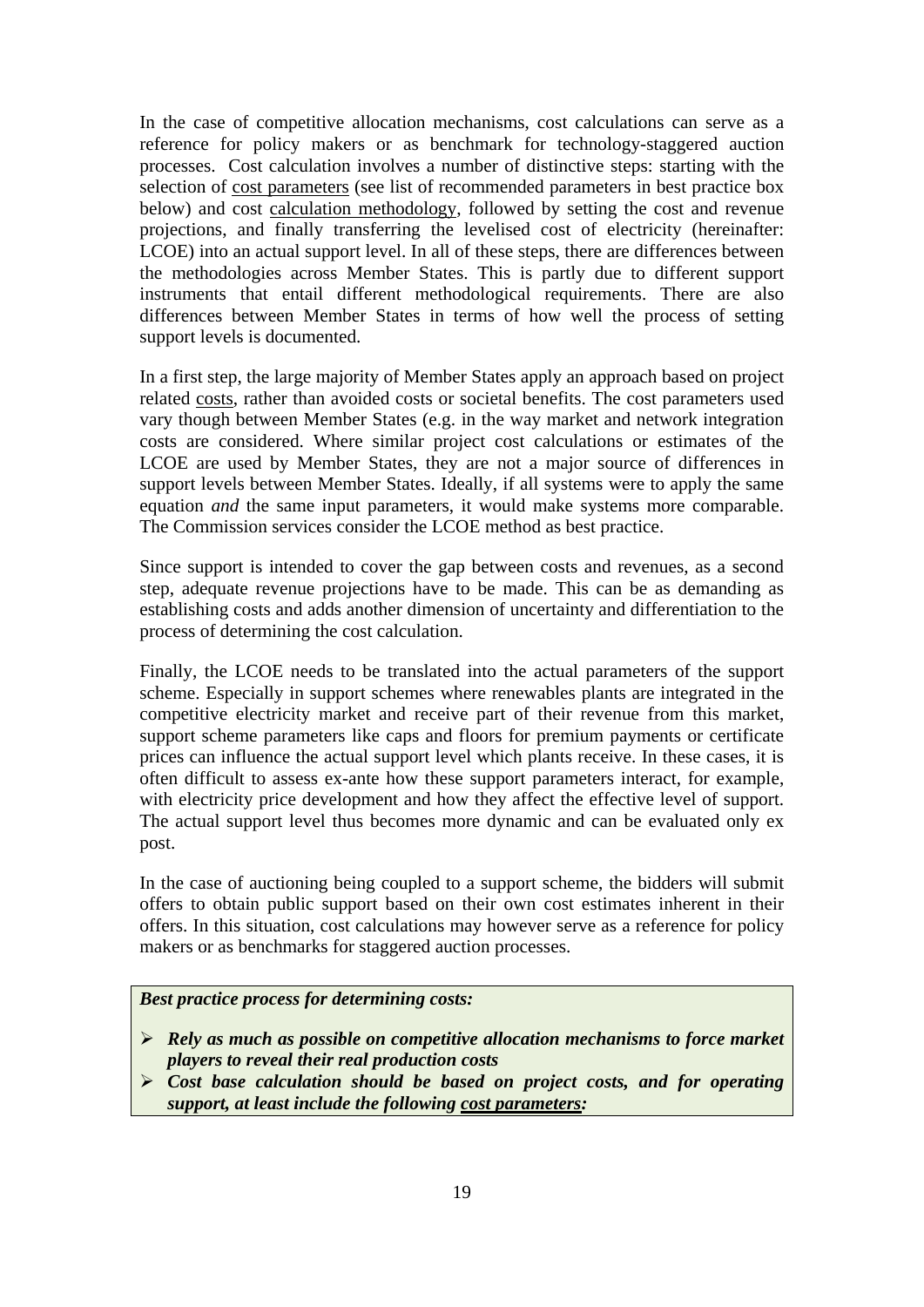*- Equipment cost (Union cost benchmark for technologies) e.g. turbines, control systems* 

*- Other investment and planning costs (construction/installation costs, foundations, buildings)* 

*- Land (access to land, purchase/lease)* 

*- Administrative costs included in support* 

*- Capital cost (debt, equity)* 

*- Operation and management costs* 

*- Decommissioning costs* 

*- Fuel costs (if relevant)* 

*- Common cost assessment for grid connection / grid reinforcement* 

*- Network-related costs (depending on the network access regime)* 

*- Costs of market integration, e.g. balancing costs* 

¾ *Expected revenues* 

*- Calculated in advance* 

*- Adjustments ex-post for differences between the agreed, expected revenues (including sales of guarantees of origin, tax reductions and other advantages) and actual revenues, to avoid over compensation* 

*- Technology specific load factors* 

¾ *Caps and floors that influence the level of support and they should be linked to the above cost analysis.* 

¾ *Differentiate between technologies and site qualities while respecting principle of competition between producers, technologies and locations* 

¾ *The support level based on LCOE calculations* 

- ¾ *The analysis of cost parameters should be based on country-specific studies that are transparent and validated through stakeholder consultations*
- ¾ *Support levels aligned with other support instruments (e.g. EU regional funds) limit the aid to the minimum.*

# **4.2 Automatic tariff digression**

Support levels have to be set transparently and include all relevant cost elements as set out in the best practice checklist above. But support systems have to be a dynamic concept regardless of the way in which they were set initially. They have to remain flexible enough to adjust as technologies evolve on the global market thanks to steep learning curves and technological innovation that bring costs down, and to the evolving market price of electricity. Schemes should thus include automatic degressive elements and be complemented by a built-in revision mechanism. They should also include transparent and predictable stakeholder consultations to prevent policy making being captivated by a certain part of industry. This common element would lead to further EU wide convergence and comparability, as well as help preventing over compensation and address public concerns thereof.

*Best practice constitutes:* 

¾ *Periodic review and adjustment of support levels for new installations* 

*- Process for the review should be defined ex-ante and be automatic*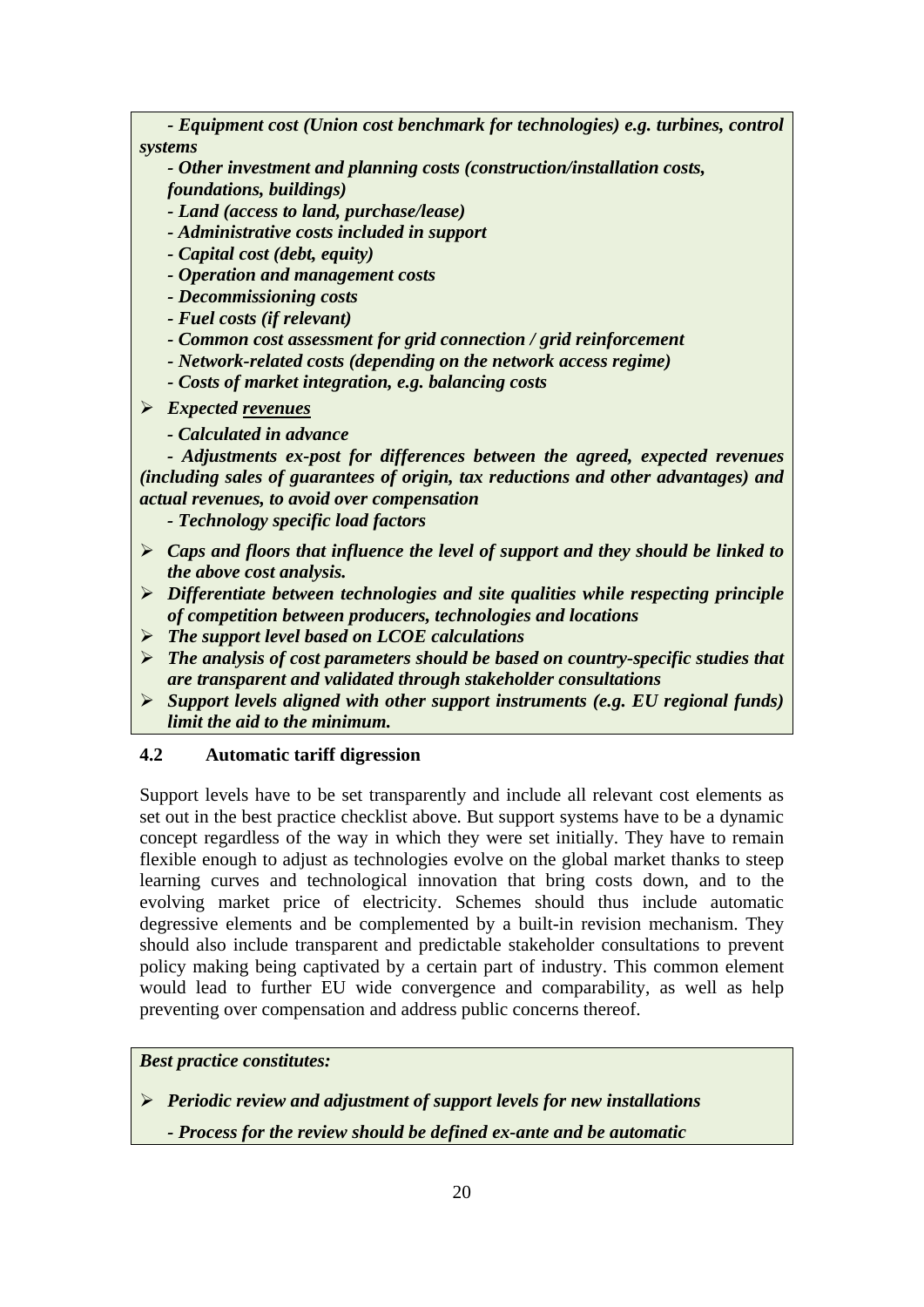*- Determine what constitutes excessive growth and set a volume limit defined in budgetary terms if expenditure is the policy constraint motivating such a cap* 

# **4.3 Time frame for support**

Comparing the practice in Member States, the time limit for allocated support is, yet again, very diverse. For PV technologies alone, time frames for support in Member States range from less than ten years to over twenty years, with the a majority offering support for between eleven and fifteen years.

These differences in many instances apparently do not at all – or not only – reflect the higher or lower irradiation levels between countries and the resulting longer lead times it could take to make a return on investment provided the same support level is given (which is not the case). Instead, varying administrative cost burdens related to PV projects and the resulting longer lead times to make a return on investment, often seem to be at least as decisive.

Greater convergence of time limits for support could be beneficial for investor clarity. Shorter support periods lead to lower interest rates to finance projects, and equally carry a smaller risk of regulatory change as has recently taken place too often, though shorter periods also increase the support intensity.

An alternative to formulating time limits in terms of years is to limit support in terms of "number of full-load hours supported". This approach consists of converting the number of years that would otherwise have served as the time limit into a fixed amount of accumulated production for which support will be given using a reasonable assumption about the average/typical capacity utilisation factor of the type of installation at hand. This approach has important advantages:

Firstly, it provides more upfront certainty to public authorities (or consumers) about the total accumulated costs over time of a give scheme; if installations benefitting turn out to produce with capacity ratios above the assumed one, investors will simply receive their support earlier, but will not receive more. As such it eliminates an important source of potential over-compensation.

Secondly, it provides investors with more certainty on the total accumulated level of support they will receive without removing their incentive to invest in efficient and well-located installations (because these will still result in the support being disbursed more quickly than for inefficient installations).

# *Best practice constitutes:*

¾ *Limiting support to comparable periods (10/15 years) ) or to a pre-set number of full-load hours calculated based on reasonable expectations for capacity utilisation over a defined period.* 

*(The longer the time frame, the greater the need for flexible, market-adapting instruments)*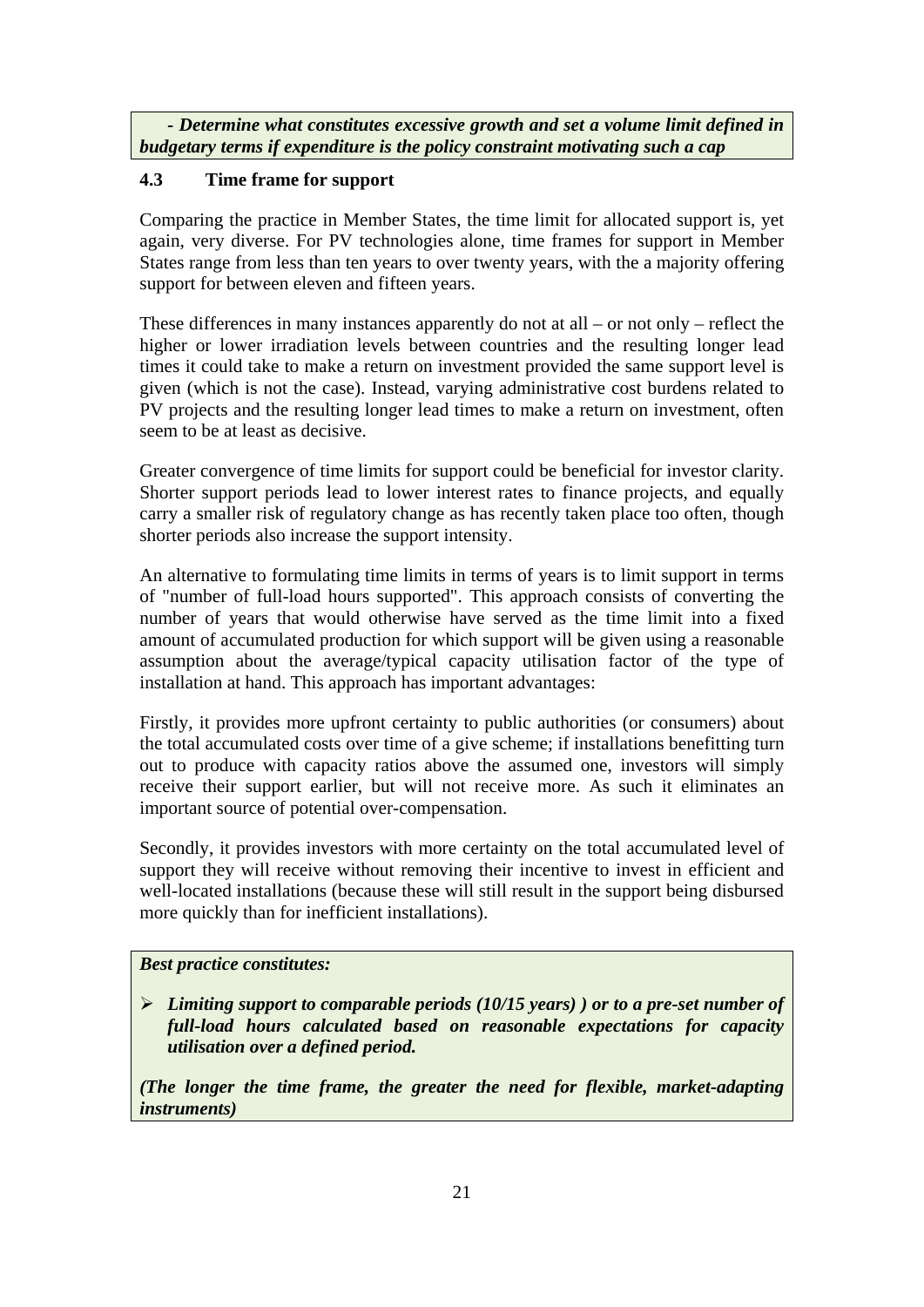¾ *Simple and transparent administrative rules that facilitate competition and do*  not discriminate between companies and minimise project delays<sup>35</sup>

#### **5 EUROPEANISATION OF SUPPORT FOR RENEWABLES**

A working single market is necessary to fully exploit synergies of generating renewable electricity and producing sustainable biofuels.

In the Communication, the Commission envisages that renewables support schemes can be made more cost-effective through convergence of common methodologies, reducing restrictions for cross border access and making use of cooperation mechanisms.

As a consequence of public interventions, investors can choose one market over another to take advantage of better or more certain revenues. This could lead to some Member States suffering from less investment. Ideally investors chose the most efficient locations and benefit from similar investment conditions throughout the internal market. The existing cooperation mechanisms foreseen in the Renewable Energy Directive have not yet been used sufficiently in this respect<sup>36</sup>.

There is some merit between competing national support schemes<sup>37</sup>, in particular in the early stages of support scheme design. The Commission services consider that at present convergence towards comparable and compatible systems bring about more benefits overall, in the medium to long term. First steps towards more EU-wide convergence of the support schemes are convergence of cost and technology categories, the methodology of determining costs (including competitive allocation processes), time limits for support, grid obligations of renewables producers and making support systems market based.

Europeanisation can not only come through more convergent support schemes, but also through moving renewables to the competitive and increasingly integrated internal electricity market, i.e. phasing out support for renewables technologies as technologies mature. This is provided that the market and/or public interventions will be able to deliver sufficient investment incentives to renewables in line with policy objectives.

Market integration is the only pathway to further increase renewables in the most cost effective manner. A properly functioning market (new grid codes, more interconnections, real competition, harnessing flexibility of the system etc.) will be

<u>.</u>

<sup>&</sup>lt;sup>35</sup> See more details on administrative issues in Table 10, Appendix II.

<sup>36</sup> See Guidance on cooperation mechanisms.

<sup>37</sup> Regulatory competition between EU Member States for renewable energy policy will most likely lead to a certain natural convergence as Member States design their support mechanisms to attract capital and ensure they meet their national renewable energy targets.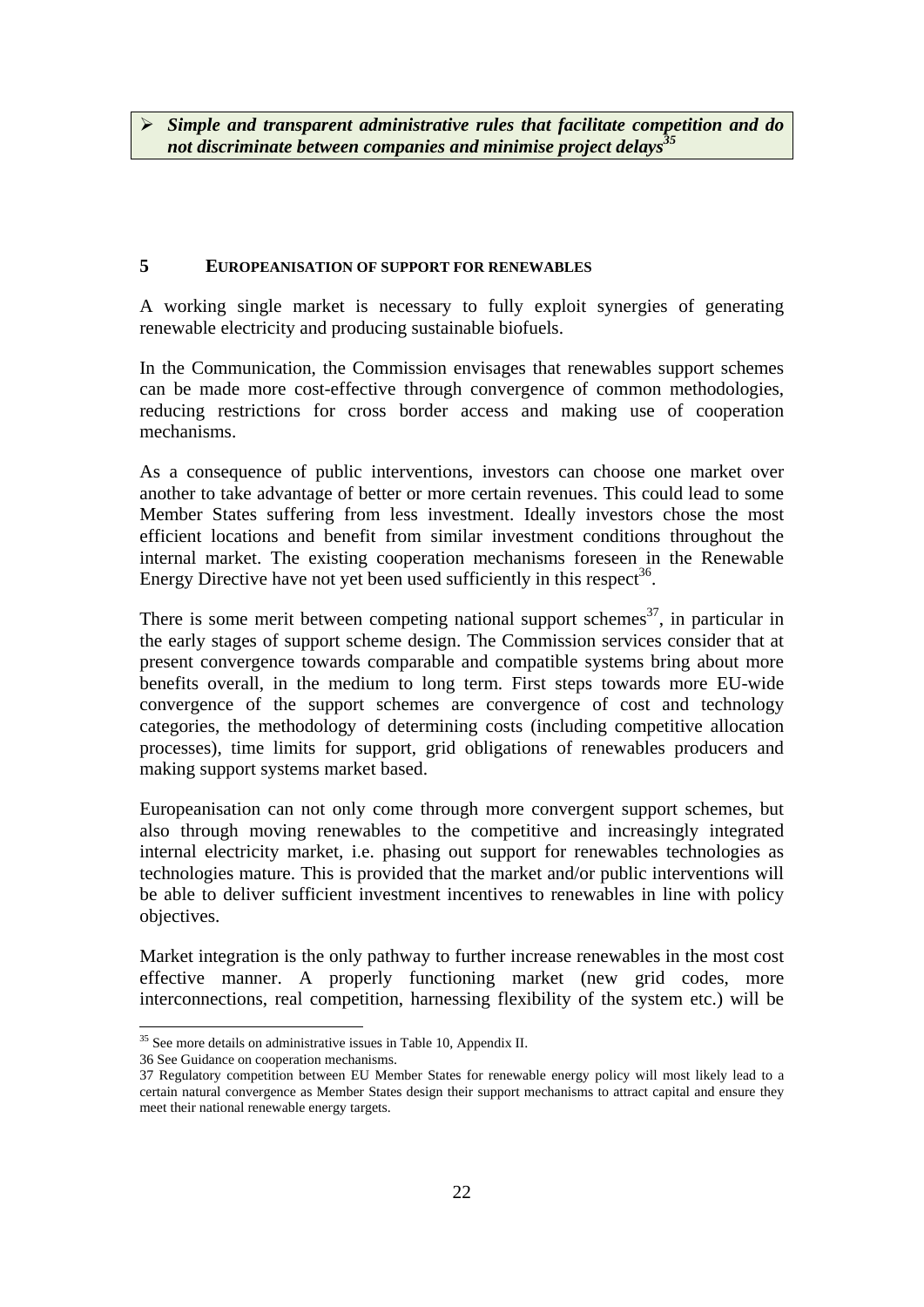able to deliver renewables growth at least cost to society. Differences in natural resource availability and investments conditions lead to different cost structures in Member States. Convergence of methodologies may therefore lead to different outcomes of the level of support.

Member States are also encouraged to progressively open up their support schemes to renewables from other Member States reflecting market integration and physical flows of electricity.

In parallel, the existing cooperation mechanisms have great untapped potential to further Europeanise renewables. Sweden and Norway's joint scheme has the potential to be expanded further to include more countries that wish to do so or can serve as a model for other regions in the EU. In the same way the single energy market is coming together via the regional approach, this is mirrored for support schemes.

# *Best practice towards Europeanisation:*

- ¾ *Full implementation and respect of the internal market legislation for gas and electricity, in law and in practice*
- ¾ *Common use of cost elements for calculating costs and calculation methods as described in this document*
- ¾ *Extended use of various forms of cooperation mechanisms*
- ¾ *Acceptance of energy supply from other Member States in national support schemes through creation of cross-border support schemes at regional or EU level through cooperation mechanisms*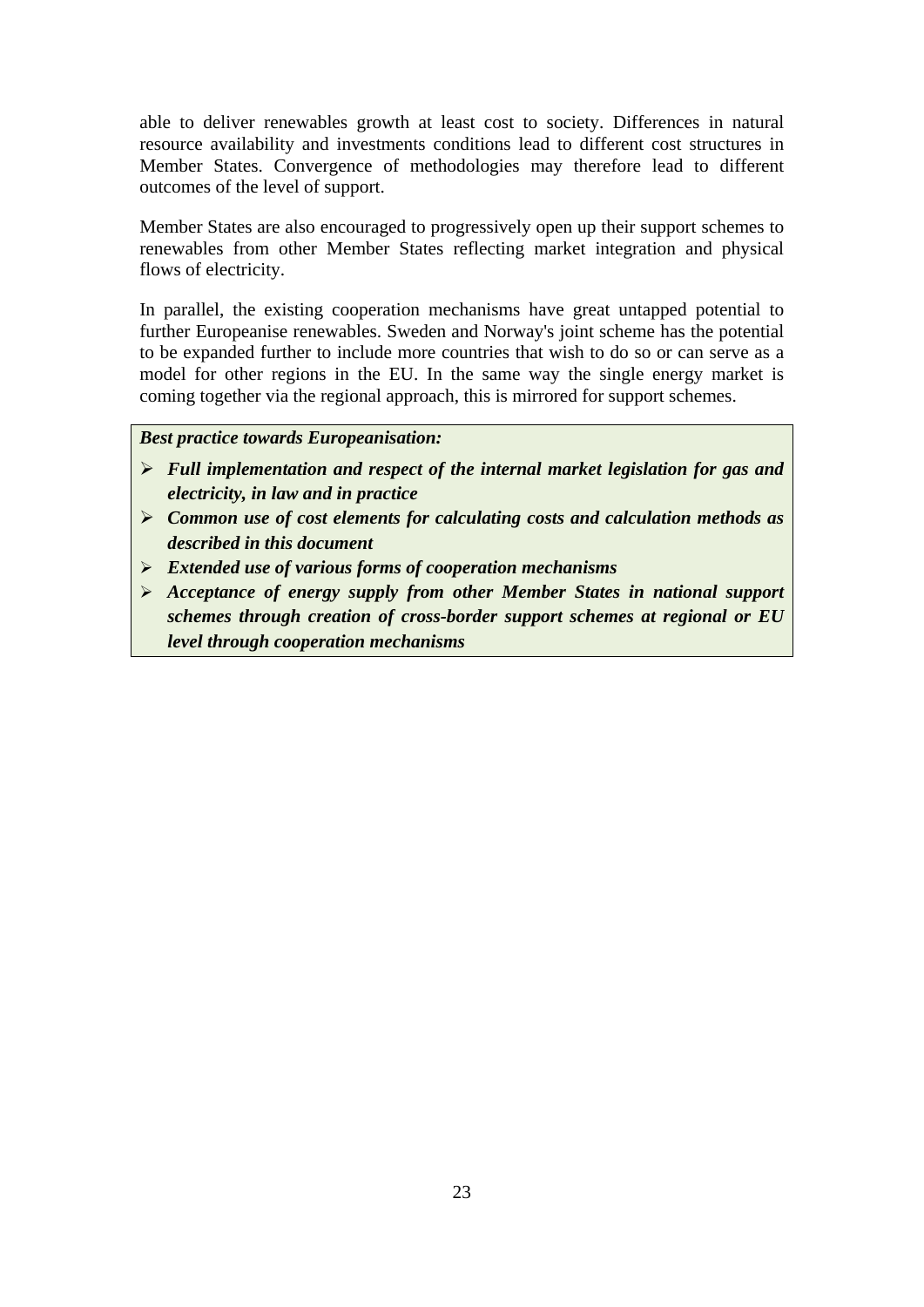## **6 APPENDIX I**



## **Table 1: Overview evolution of RES-E support instruments**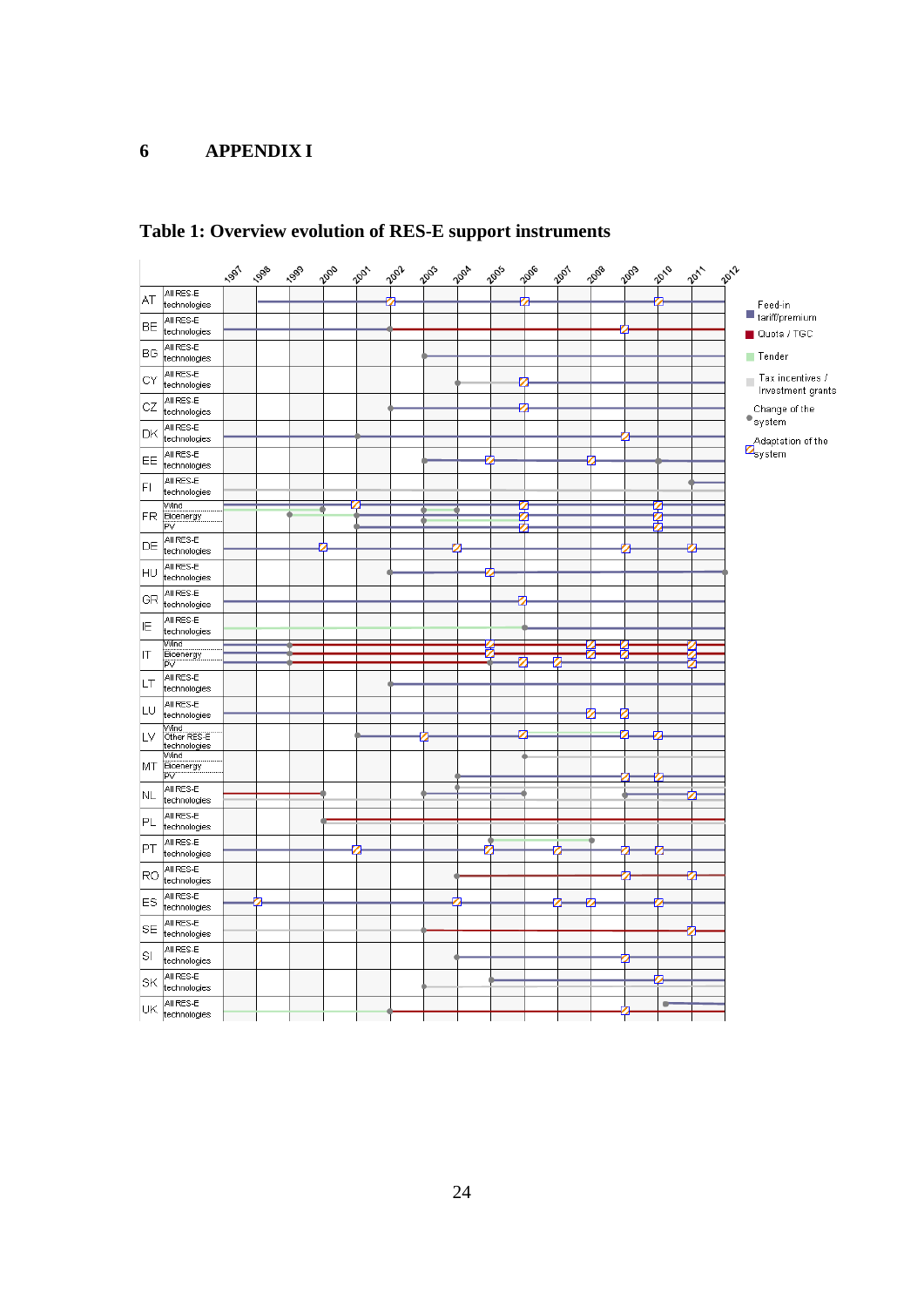# **Table 2: Support instruments for RES-E**

|             | <b>Support instrument</b>                                                 |
|-------------|---------------------------------------------------------------------------|
| Austria     | FiT, Subsidy                                                              |
| Belgium     | Net-metering, Quota, Subsidy                                              |
| Bulgaria    | FiT, loan, Subsidy                                                        |
| Croatia     | FiT, Loan                                                                 |
| Cyprus      | Premium, Subsidy                                                          |
| Czech Rep.  | FiT, Loan, Premium tariff, Subsidy                                        |
| Denmark     | Loan, Net-metering, Premium tariff, Subsidy                               |
| Estonia     | Premium tariff, Subsidy                                                   |
| Finland     | Premium tariff, Subsidy                                                   |
| France      | FiT, Tax regulation mechanisms                                            |
| Germany     | FiT, Loan, Premium tariff                                                 |
| Greece      | FiT, Subsidy (soft loan), Tax regulation mechanism                        |
| Hungary     | FiT, Subsidy                                                              |
| Ireland     | FiT, Tax regulation mechanisms                                            |
| Italy       | FiT, Quota system, Premium tariff, Net-Metering, Tax regulation mechanism |
| Latvia      | <b>FiT</b>                                                                |
| Lithuania   | FiT, loan, Subsidy, Tax regulation mechanism                              |
| Luxembourg  | FiT, Subsidy, Regulation mechanism                                        |
| Malta       | FiT                                                                       |
| Netherlands | Loan, Net-metering, Premium tariff, Subsidy, Tax regulation               |
| Poland      | Quota system, Tax regulation mechanism                                    |
| Portugal    | <b>FiT</b>                                                                |
| Romania     | Quota System, Subsidy                                                     |
| Slovakia    | FiT, Subsidy, Tax regulation mechanism                                    |
| Slovenia    | FiT, Loan, Premium tariff, Subsidy                                        |
| Spain       | FiT, Premium tariff, Tax regulation mechanisms                            |
| Sweden      | Quota system, Subsidy, tax regulation mechanisms                          |
| UK          | FiT, Quota system, Tax regulation mechanism                               |

# **Table 3: Use of tendering and financing source of main RES support schemes**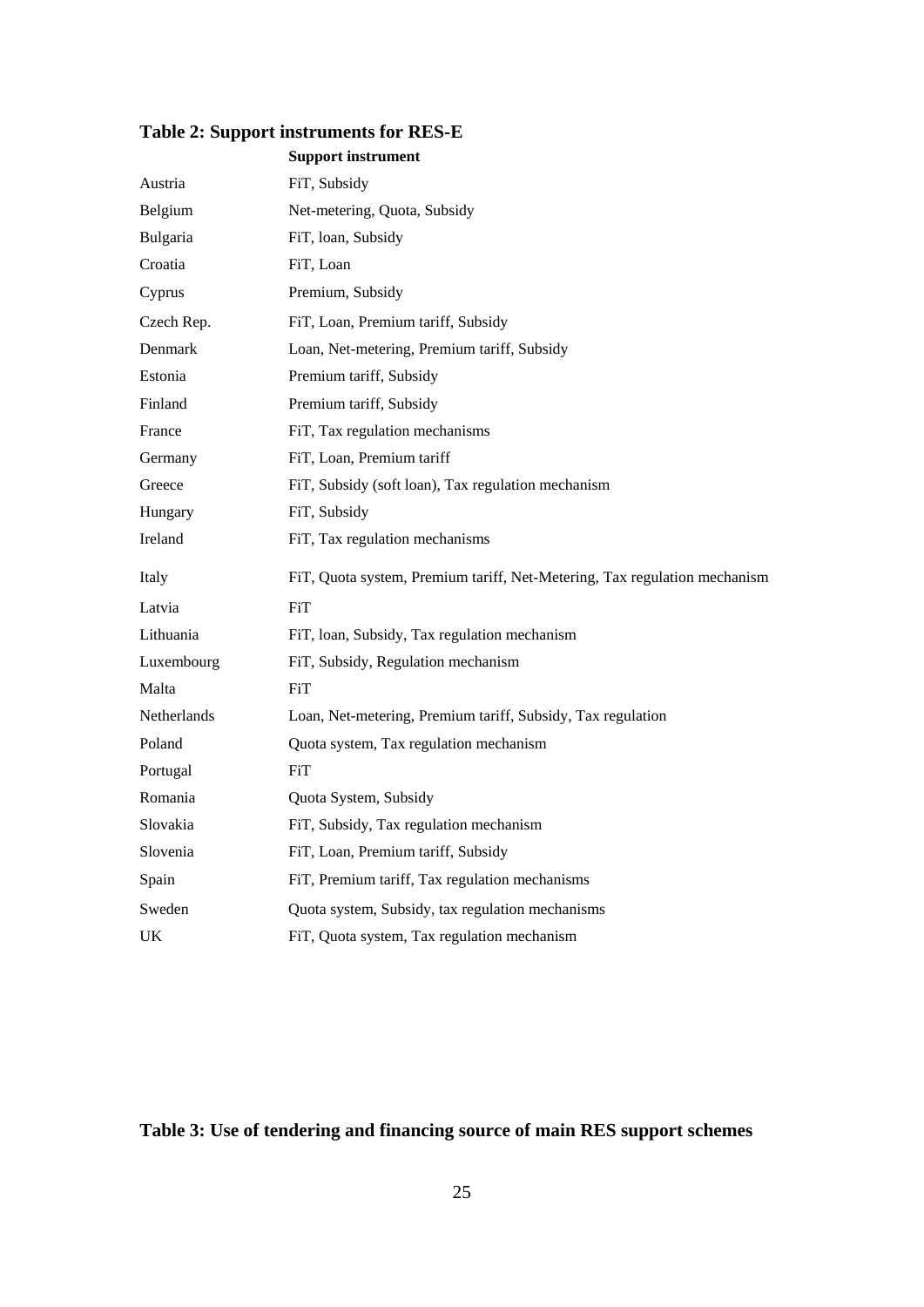|                    | <b>Tendering:</b> | Financing (main part): |
|--------------------|-------------------|------------------------|
| Austria            | No                | <b>OFF</b> budget      |
| <b>Belgium</b>     | No                | OFF budget + budget    |
| <b>Bulgaria</b>    | N <sub>o</sub>    | <b>OFF</b> budget      |
| Croatia            | No                | <b>OFF</b> budget      |
| <b>Cyprus</b>      | <b>YES</b>        | <b>OFF</b> budget      |
| Czech Rep.         | No                | <b>OFF</b> budget      |
| <b>Denmark</b>     | <b>YES</b>        | <b>OFF</b> budget      |
| <b>Estonia</b>     | No                | <b>OFF</b> budget      |
| <b>Finland</b>     | No                | <b>OFF</b> budget      |
| France             | <b>YES</b>        | <b>OFF</b> budget      |
| <b>Germany</b>     | <b>YES</b>        | <b>OFF</b> budget      |
| Greece             | No                | <b>OFF</b> budget      |
| <b>Hungary</b>     | N <sub>o</sub>    | <b>OFF</b> budget      |
| <b>Ireland</b>     | No                | <b>OFF</b> budget      |
| <b>Italy</b>       | <b>YES</b>        | <b>OFF</b> budget      |
| Latvia             | No                | <b>OFF</b> budget      |
| Lithuania          | N <sub>0</sub>    | <b>OFF</b> budget      |
| Luxembourg         | No                | <b>Budget</b>          |
| <b>Malta</b>       | No                | <b>OFF</b> budget      |
| <b>Netherlands</b> | <b>YES</b>        | <b>Budget</b>          |
| Poland             | N <sub>0</sub>    | <b>OFF</b> budget      |
| Portugal           | <b>YES</b>        | <b>OFF</b> budget      |
| Romania            | No                | <b>OFF</b> budget      |
| Slovakia           | No                | <b>OFF</b> budget      |
| Slovenia           | <b>YES</b>        | <b>OFF</b> budget      |
| <b>Spain</b>       | $\rm No$          | <b>OFF</b> budget      |
| <b>Sweden</b>      | $\rm No$          | <b>OFF</b> budget      |
| UK                 | $\rm No$          | <b>OFF</b> budget      |

**Table 4: Overview of identified grid connection issues and solutions (main barriers across the EU 27 in the connection phase)**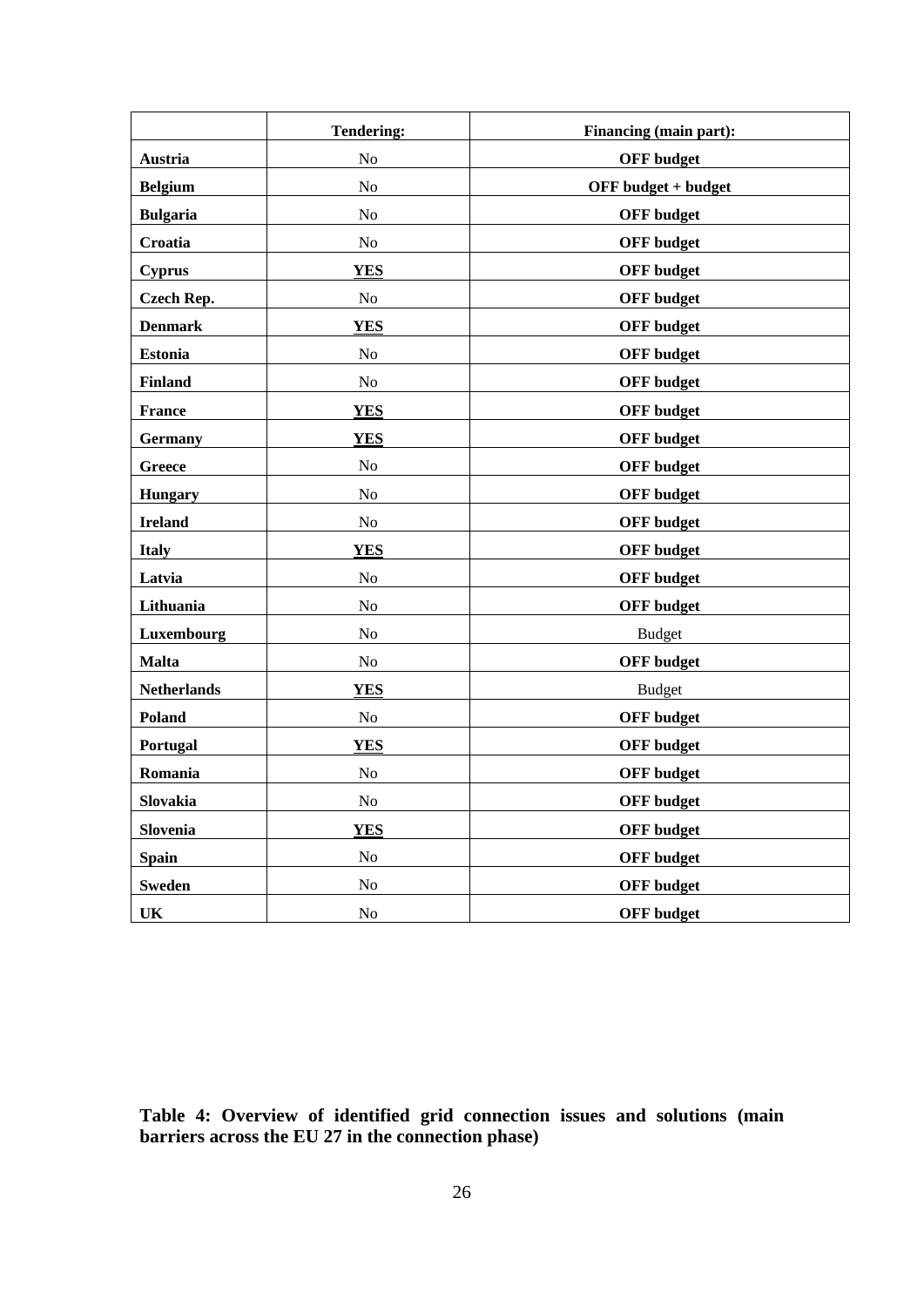| <b>Identified issues</b>                                            | <b>Possible solutions</b>                                                                                                                                                                                                                                                                         |
|---------------------------------------------------------------------|---------------------------------------------------------------------------------------------------------------------------------------------------------------------------------------------------------------------------------------------------------------------------------------------------|
| Long lead times $\&$ complex                                        | Identification of existing inefficiencies;                                                                                                                                                                                                                                                        |
| procedures                                                          | Introduction of qualitative deadlines (e.g. "promptly");<br>Reduction of workload for public administration and/or grid<br>operators; Harmonisation and simplification of grid<br>connection requirements.                                                                                        |
| <b>RES-E</b><br>of grid<br>and<br>pace<br>development               | <b>Lack of grid capacity / different   Better coordination between grid &amp; RES-E development;</b><br>Collection of data on RES-E development from national<br>registries and collection of data on development targets;<br>Consideration of RES-E data in TYNDP1 and in all national<br>plans. |
| Virtual saturation & Speculation                                    | Definition of milestones in grid connection procedure;                                                                                                                                                                                                                                            |
|                                                                     | Introduction of grid reservation fees.                                                                                                                                                                                                                                                            |
| Lack of communication, and weak<br>position of RES-E plant operator | Initialisation of exchange programs and communication<br>platforms through projects at EU level;                                                                                                                                                                                                  |
|                                                                     | Encouraging stakeholders at MS level to participate in<br>exchange programs and communication platforms, as well as<br>to appoint contact persons.                                                                                                                                                |
| <b>Non-shallow costs</b>                                            | Process to define adequate distribution of costs at MS level to<br>ensure investment security; Funding through EU budgets in<br>case of interconnectors with European significance.                                                                                                               |

| Table 5: Main barriers identified in each Member State in the connection phase: |  |
|---------------------------------------------------------------------------------|--|
|---------------------------------------------------------------------------------|--|

| <b>Member State</b>   | Main barriers to integration in the grid connection phase                 |  |  |
|-----------------------|---------------------------------------------------------------------------|--|--|
| Austria               | Distribution of costs                                                     |  |  |
|                       | Information policy regarding costs                                        |  |  |
| <b>Belgium</b>        | Missing obligation to connect RES-E installations, except in the          |  |  |
|                       | framework of the "Inform & Fit" procedure.                                |  |  |
|                       | Connection can be denied due to insufficient capacities, no obligation to |  |  |
|                       | immediately reinforce grid to allow for connection                        |  |  |
| <b>Bulgaria</b>       | TSO does not connect new renewable energy plants                          |  |  |
|                       | Capacity limits for renewable energy                                      |  |  |
|                       | Advance payments                                                          |  |  |
| <b>Cyprus</b>         | Bureaucracy,                                                              |  |  |
|                       | Lengthy Grid Connection Procedure                                         |  |  |
| <b>Czech Republic</b> | Connection moratorium                                                     |  |  |
|                       | Supposed lack of grid capacity                                            |  |  |
|                       | Speculation                                                               |  |  |
|                       | Envisaged advance payments                                                |  |  |
| <b>Denmark</b>        | No barriers detected                                                      |  |  |
| <b>Estonia</b>        | Lack of sufficient grid capacity                                          |  |  |
|                       | Speculation                                                               |  |  |
|                       | Testing for wind farms                                                    |  |  |
| <b>Finland</b>        | Lack of grid capacity                                                     |  |  |
|                       | Distribution of costs                                                     |  |  |
|                       | Speculative grid applications                                             |  |  |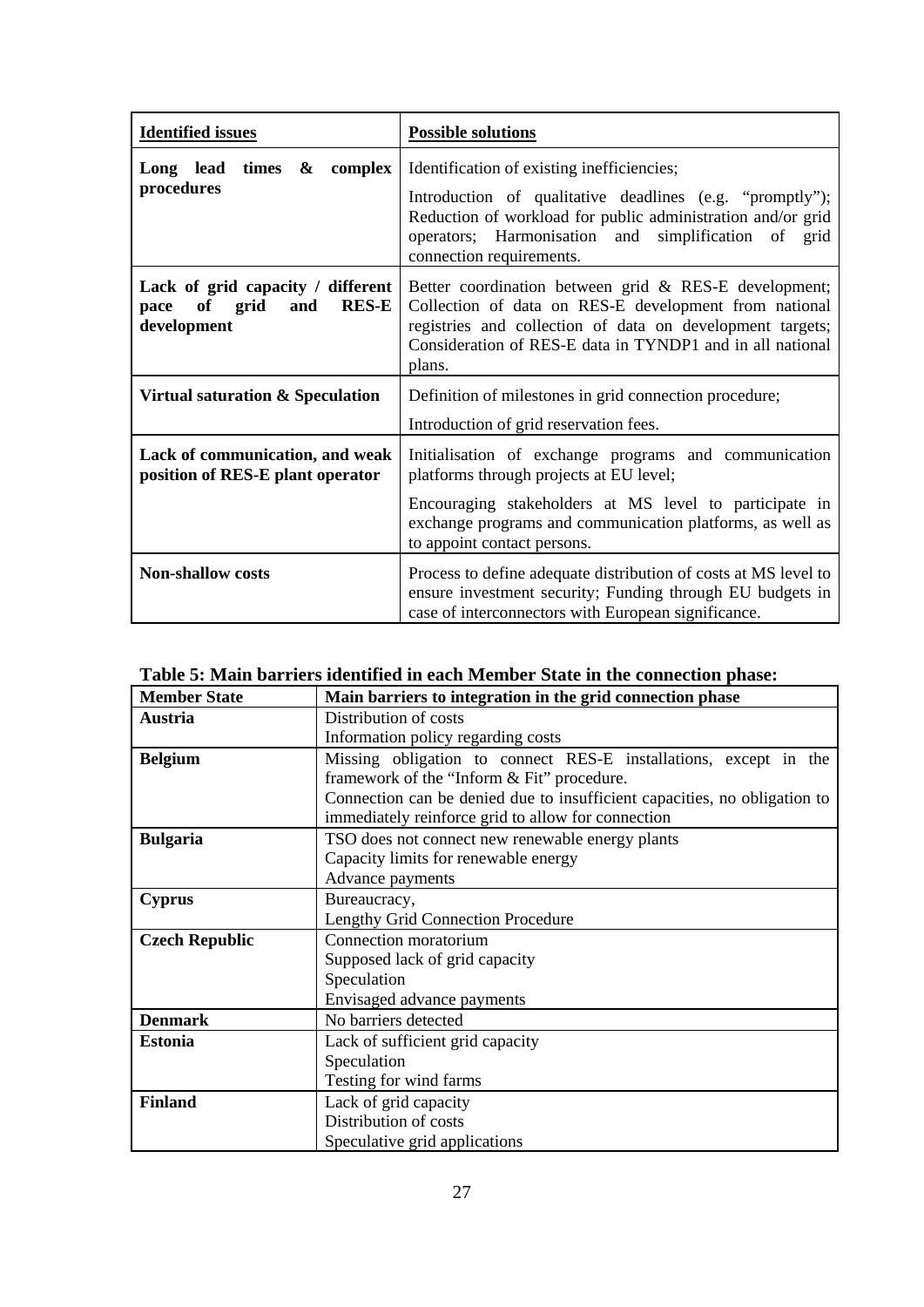| <b>France</b>        | Costs of grid connection                                                  |  |
|----------------------|---------------------------------------------------------------------------|--|
| <b>Germany</b>       | Communication between stakeholders                                        |  |
|                      | Lack of transparency                                                      |  |
|                      | Definition of technical and legal requirements                            |  |
| <b>Great Britain</b> | Planning consent                                                          |  |
|                      | Issues linked to the offshore transmission tender process                 |  |
|                      | Issues linked to the charging regime                                      |  |
| <b>Greece</b>        | Inefficient administrative procedures                                     |  |
|                      | Insufficient special planning                                             |  |
| <b>Hungary</b>       | Status of the grid                                                        |  |
|                      | Capacity saturation and speculation                                       |  |
|                      | Unstable policies for wind power                                          |  |
| <b>Ireland</b>       | Potential delays for grid connection due to the group processing approach |  |
|                      | Potentially higher shallow costs than in other Member States              |  |
| <b>Italy</b>         | Administrative barriers                                                   |  |
|                      | Overload of connection requests                                           |  |
|                      | Virtual saturation                                                        |  |
| Latvia               | Lack of sufficient grid capacity                                          |  |
|                      | Speculation                                                               |  |
| Lithuania            | Complicated connection procedure                                          |  |
|                      | Legislation not clear                                                     |  |
|                      | High costs                                                                |  |
| Luxembourg           | Definition of connection costs                                            |  |
| <b>Malta</b>         | Inefficient administrative procedures                                     |  |
|                      | Insufficient special planning                                             |  |
|                      | Competing public interest                                                 |  |
| <b>Netherlands</b>   | Lack of sufficient grid capacity                                          |  |
| Poland               | Lack of sufficient grid capacity                                          |  |
|                      | Complicated and not-transparent grid connection process                   |  |
|                      | Unclear regulations concerning the distribution of costs                  |  |
| Portugal             | Complicated and slow licensing procedure related to the Environmental     |  |
|                      | <b>Impact Assessment</b>                                                  |  |
| Romania              | Virtual saturation                                                        |  |
|                      | Access to credit                                                          |  |
|                      | Information management                                                    |  |
| Slovakia             | Delays during the connection process                                      |  |
|                      | Speculation                                                               |  |
| Slovenia             | Administrative procedures                                                 |  |
|                      | Long lead times                                                           |  |
|                      | Enforcement of RES-E producers' rights                                    |  |
| <b>Spain</b>         | Delays introduced by administrative procedures                            |  |
|                      | Heterogeneity of DSO technical requirements                               |  |
| <b>Sweden</b>        | Cost bearing and sharing                                                  |  |

# **Table 6: EU overview of RES-E balancing regimes**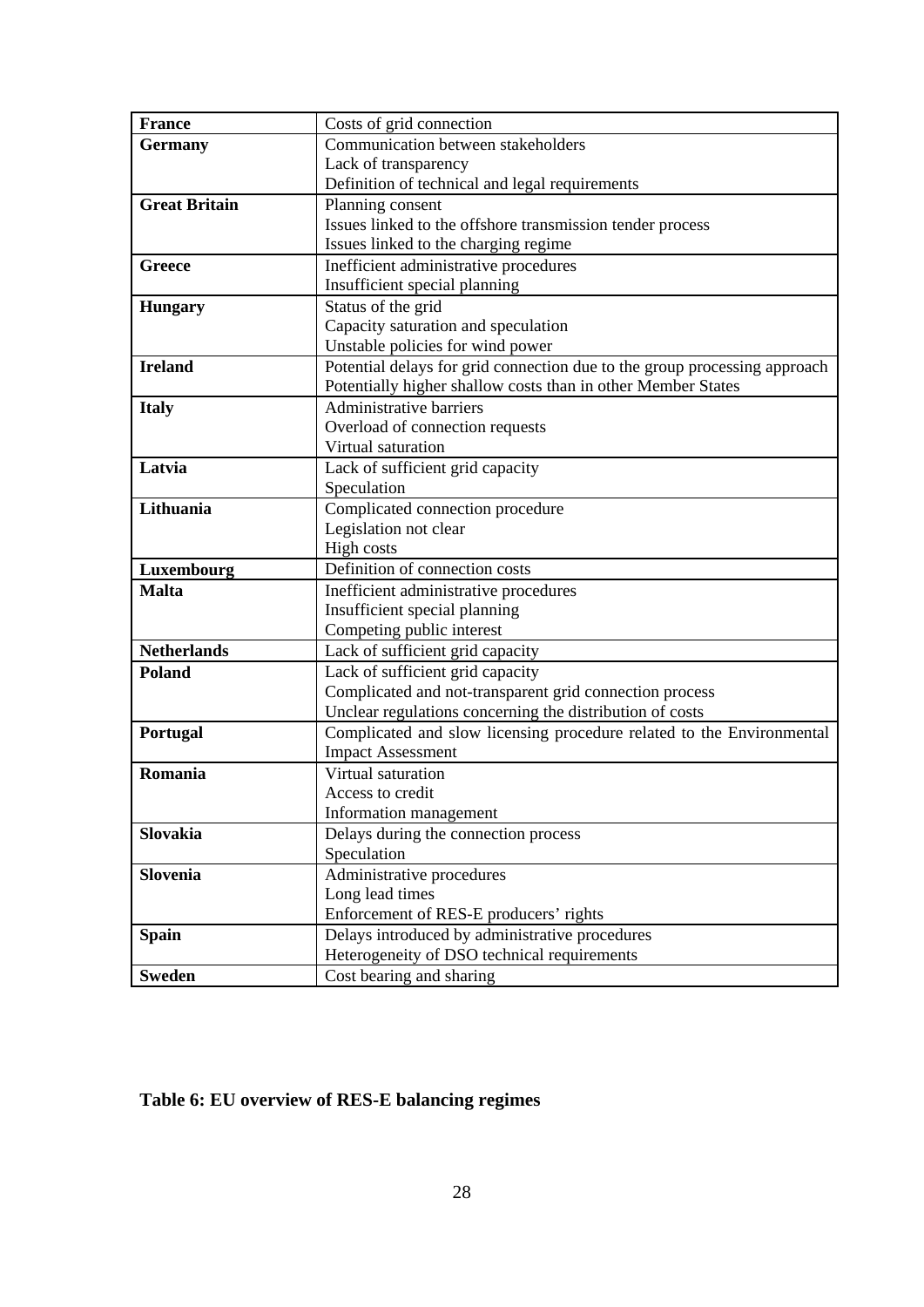|                       | <b>Support scheme</b> | <b>Balancing</b><br>responsibility | <b>Exemptions</b><br>for RES-E | Level of<br>balancing<br>responsiblity |
|-----------------------|-----------------------|------------------------------------|--------------------------------|----------------------------------------|
| <b>Austria</b>        | <b>FiT</b>            | no                                 | $\qquad \qquad -$              | 0                                      |
| <b>Belgium</b>        | Quota                 | yes                                | yes                            | $\overline{2}$                         |
| <b>Bulgaria</b>       | FiT                   | no                                 |                                | $\overline{0}$                         |
| Croatia               | FIT/Other             | no                                 | $\overline{\phantom{a}}$       | $\mathbf 0$                            |
| <b>Cyprus</b>         | Premium               | no                                 | - (planned)                    | $\mathbf{0}$                           |
| <b>Czech Republic</b> | FiT / Premium         | no                                 |                                | $\mathbf 0$                            |
| <b>Denmark</b>        | Premium               | yes                                | none                           | $\overline{2}$                         |
| <b>Estonia</b>        | Premium               | yes                                | none                           | $\overline{2}$                         |
| <b>Finland</b>        | Premium               | yes                                | none                           | $\overline{2}$                         |
| France                | FiT                   | no                                 |                                | $\overline{0}$                         |
| Germany               | FiT / Premium         | Premium only                       | none                           | $\overline{1}$                         |
| <b>Great Britain</b>  | Quota, FiT            | yes                                | for FiT                        | $\overline{1}$                         |
| <b>Greece</b>         | <b>FiT</b>            | no                                 |                                | $\overline{0}$                         |
| <b>Hungary</b>        | FiT                   | yes                                | yes                            | $\mathbf{1}$                           |
| Ireland/N. Ireland    | FiT / (SEM?)          | only for SEM                       | yes                            | $\overline{1}$                         |
| <b>Italy</b>          | FiT/Premium/Other     | party                              | yes                            | $\overline{1}$                         |
| Latvia                | FiT (Premium planned) | yes                                | yes                            | $\mathbf{1}$                           |
| Lithuania             | FiT                   | no                                 |                                | $\mathbf 0$                            |
| Luxembourg            | FiT                   | no                                 |                                | $\overline{0}$                         |
| <b>Malta</b>          | FiT                   | no                                 | $\overline{\phantom{a}}$       | $\mathbf 0$                            |
| <b>Netherlands</b>    | Premium               | yes                                | none                           | $\overline{2}$                         |
| Poland                | Quota (FiT planned)   | yes                                | none                           | $\overline{2}$                         |
| Portugal              | <b>FiT</b>            | no                                 |                                | $\overline{0}$                         |
| Romania               | Quota                 | yes                                | yes                            | $\overline{1}$                         |
| Slovakia              | FiT                   | no                                 | $\frac{1}{2}$                  | $\mathbf 0$                            |
| Slovenia              | FiT/Premium           | Premium only                       | none                           | $\mathbf{1}$                           |
| Spain                 | FiT/Premium           | yes                                | none                           | $\overline{2}$                         |
| <b>Sweden</b>         | Quota                 | yes                                | none                           | $\overline{2}$                         |

*0: no balancing responsibility for RES-E; If there is no balancing responsibility, the column "Exemptions for RES" typically does not apply.* 

*1: RES-E are not fully exempted, but there is a specific balancing regimes for RES-E or there is a balancing responsibility only under certain support schemes;* 

*2: Full balancing responsibility for RES-E.* 

*Source: European Commission*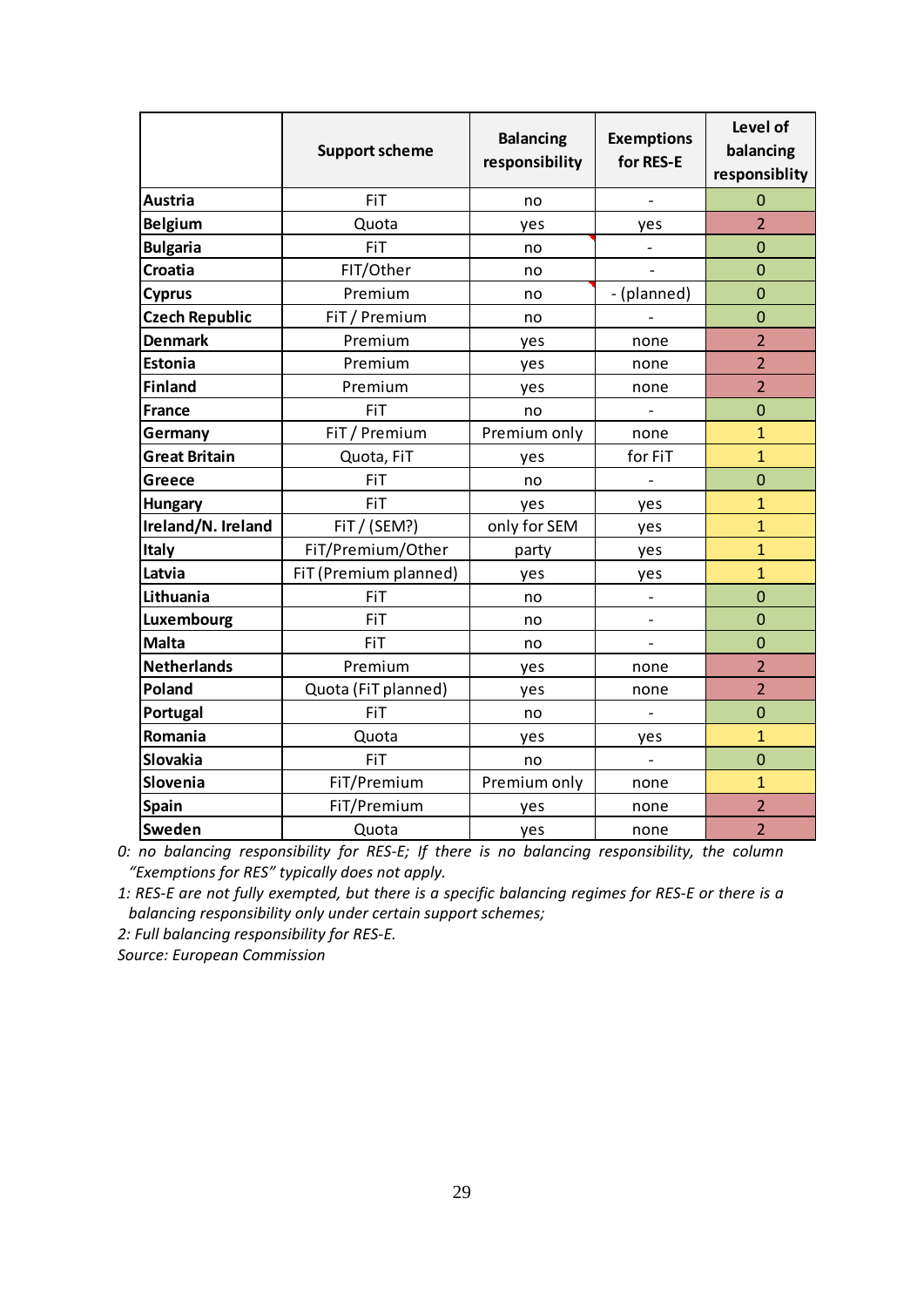| Austria               | 15 min. before delivery                                                       |  |
|-----------------------|-------------------------------------------------------------------------------|--|
| <b>Belgium</b>        | 60 min. before delivery                                                       |  |
| <b>Bulgaria</b>       | Day-ahead (DA) notification                                                   |  |
| <b>Cyprus</b>         | 20h00 for DA                                                                  |  |
| Croatia               | 14h00 for the DA market                                                       |  |
|                       | Intra-day (ID) starts at 15h00                                                |  |
|                       | 2 hours before delivery                                                       |  |
| <b>Czech Republic</b> | 60 min. before delivery                                                       |  |
| <b>Denmark</b>        | 12h00 for the DA market                                                       |  |
|                       | for the ID: 14h00 / trading takes place around the clock until 60 min. before |  |
|                       | delivery                                                                      |  |
| <b>Estonia</b>        | $60$ min. before delivery                                                     |  |
| <b>Finland</b>        | 60 min. before delivery                                                       |  |
| <b>France</b>         | 60 min. before delivery                                                       |  |
| <b>Germany</b>        | 15 min. before delivery                                                       |  |
| <b>Greece</b>         | 12h30 for DA market                                                           |  |
| <b>Hungary</b>        | 3 hours before delivery                                                       |  |
| <b>Ireland</b>        | 10h00 for DA                                                                  |  |
| <b>Italy</b>          | 9h15 for the DA market $\rightarrow$ will soon change to 12h00                |  |
|                       | Gate closure time for the ID market 12h30                                     |  |
| Latvia                | 60 min. before delivery                                                       |  |
| Lithuania             | 45 min. before delivery                                                       |  |
| Luxembourg            | 12h00 for DA market                                                           |  |
| Malta <sup>38</sup>   | N.A.                                                                          |  |
| <b>Netherlands</b>    | 60 min. before delivery                                                       |  |
| <b>Norway</b>         | 60 min. before delivery                                                       |  |
| <b>Poland</b>         | 60 min. before delivery (for wind)                                            |  |
| Portugal              | 6 times during the day $(2\frac{1}{4}$ hours ahead)                           |  |
| Romania               | 15h00 for the DA market                                                       |  |
| Slovakia              | 11h00 am for the DA market                                                    |  |
|                       | For ID market: 60 min. before delivery (6 per day)                            |  |
|                       | Balancing time: 13h30 pm                                                      |  |
| Slovenia              | 9h40 for the DA market                                                        |  |
|                       | ID market: trading phase from 11h00 until 60 min. before delivery             |  |
|                       | balancing: 120 min. before delivery                                           |  |
| <b>Spain</b>          | 12h00 for the DA market                                                       |  |
|                       | Gate closure time for the ID market: 6 times a day 17h45, 21h45, 1h45,        |  |
|                       | 4h45, 8h45 and 12h45                                                          |  |
|                       | 15 min. before delivery for Renewable power                                   |  |
| <b>Sweden</b>         | 60 min. before delivery                                                       |  |

**Table 7: Gate closure times before the delivery of electricity (April 2013)** 

Source: OECD, EPEX, EEX, Nordpool, OTE, PXCE.

1

 $38$  The electricity supply market in Malta is not open to competition. Malta has been granted a derogation from the requirements of Article 32 and Article 33 of Directive 2009/72/EC-refer to Article 44 of the Directive. There is no wholesale market. There is one company, *Enemalta Corporation* that performs the activities of generation, distribution and supply of electricity to final customers. There is no transmission system. Any independent power producers may either consume the electricity produced on site or sell to *Enemalta Corporation* at feed-in tariff. Presently independent power production is limited to a number of small producers (generation capacity less than 200kW) generating electricity from RES.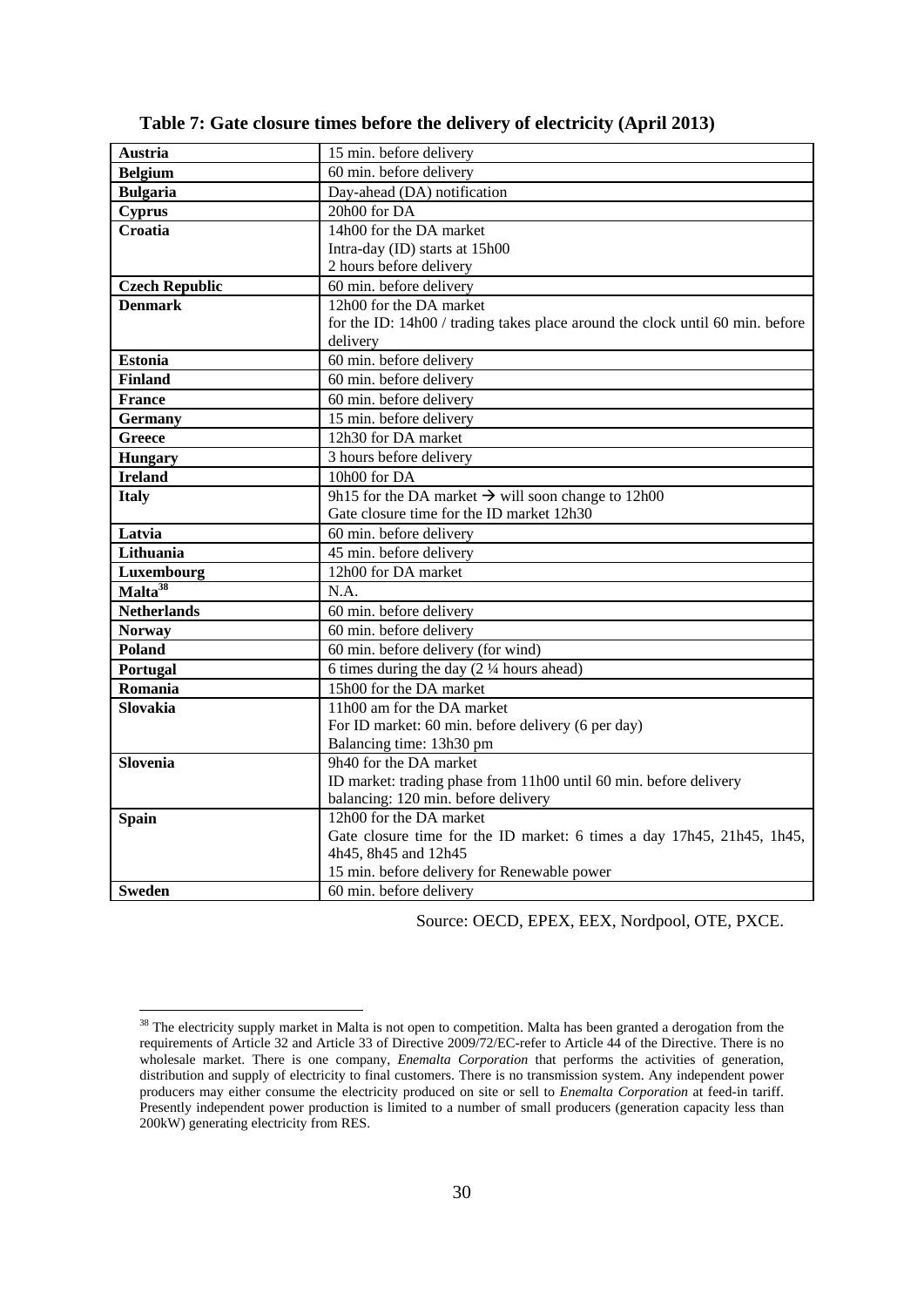| Country        | Grid<br>connection<br>distribution costs | <b>Country</b> | Grid connection distribution<br>costs |
|----------------|------------------------------------------|----------------|---------------------------------------|
| Austria        | Deep                                     | Italy          | Shallow                               |
| Belgium        | Shallow                                  | Latvia         | Deep                                  |
| Bulgaria       | Deep                                     | Lithuania      | Deep (divided)                        |
| Croatia        | Deep                                     | Luxembourg     | Deep                                  |
| Cyprus         | Shallow                                  | Malta          | Deep                                  |
| Czech Republic | Deep                                     | Netherlands    | Shallow                               |
| Denmark        | Shallow                                  | Poland         | Shallow?                              |
| Estonia        | Deep                                     | Portugal       | Deep                                  |
| Finland        | Deep                                     | Romania        | Shallow                               |
| France         | Shallow-deep                             | Slovakia       | Deep                                  |
| Germany        | Shallow                                  | Slovenia       | Shallow cost principle                |
| Greece         | Shallow-deep                             | Spain          | Deep (except small-scale RES)         |
| Hungary        | Shallow-deep                             | Sweden         | Shallow                               |
| Ireland        | Shallow                                  | United Kingdom | Shallow                               |

**Table 8: Grid connection distribution costs** 

| Table 9: Process for calculating support levels |  |
|-------------------------------------------------|--|
|-------------------------------------------------|--|

| <b>Steps</b>                  | <b>Examples from the EU Member States</b>                                                                                                                                                                                                                                                                                               |  |
|-------------------------------|-----------------------------------------------------------------------------------------------------------------------------------------------------------------------------------------------------------------------------------------------------------------------------------------------------------------------------------------|--|
| Cost base                     | Almost all Member States base support levels on project costs, except for those quota systems<br>that are not technology-specific (e.g. Sweden/Norway, Poland).                                                                                                                                                                         |  |
|                               | There are a few examples of non-cost-based parameters, e.g. Cyprus: compensation for<br>communities, Croatia: bonus for contribution to the local economy.                                                                                                                                                                              |  |
|                               | Most relevant cost parameters are taken into account. A broad range of additional cost<br>parameters is explicitly included in some countries, e.g. in the Netherlands insurance and the<br>costs of dismissing unwanted end products for manure digestion; in Bulgaria costs connected to a<br>higher level of environment protection. |  |
|                               | This can make a comparison of support levels difficult. The same applies to different approaches<br>for including network costs and market risk.                                                                                                                                                                                        |  |
|                               | Member states apply a variety of approaches for exposing RES-E plants to market integration and<br>balancing costs (e.g. fixed balancing prices in Latvia and Denmark, percentage of market prices in<br>Spain, bounded balancing prices in Belgium).                                                                                   |  |
|                               | There are also different approaches to including market integration costs in the support level<br>(e.g. explicit management premium in Germany, inclusion of market risk in the cost base via the<br>RoR and the assumed financing structure in Finland).                                                                               |  |
| <b>Expected</b><br>generation | Locational differentiation is not applied in all Member States to promote the most cost-efficient<br>location from the natural resources perspective (e.g. Latvia). In some cases there is an explicit                                                                                                                                  |  |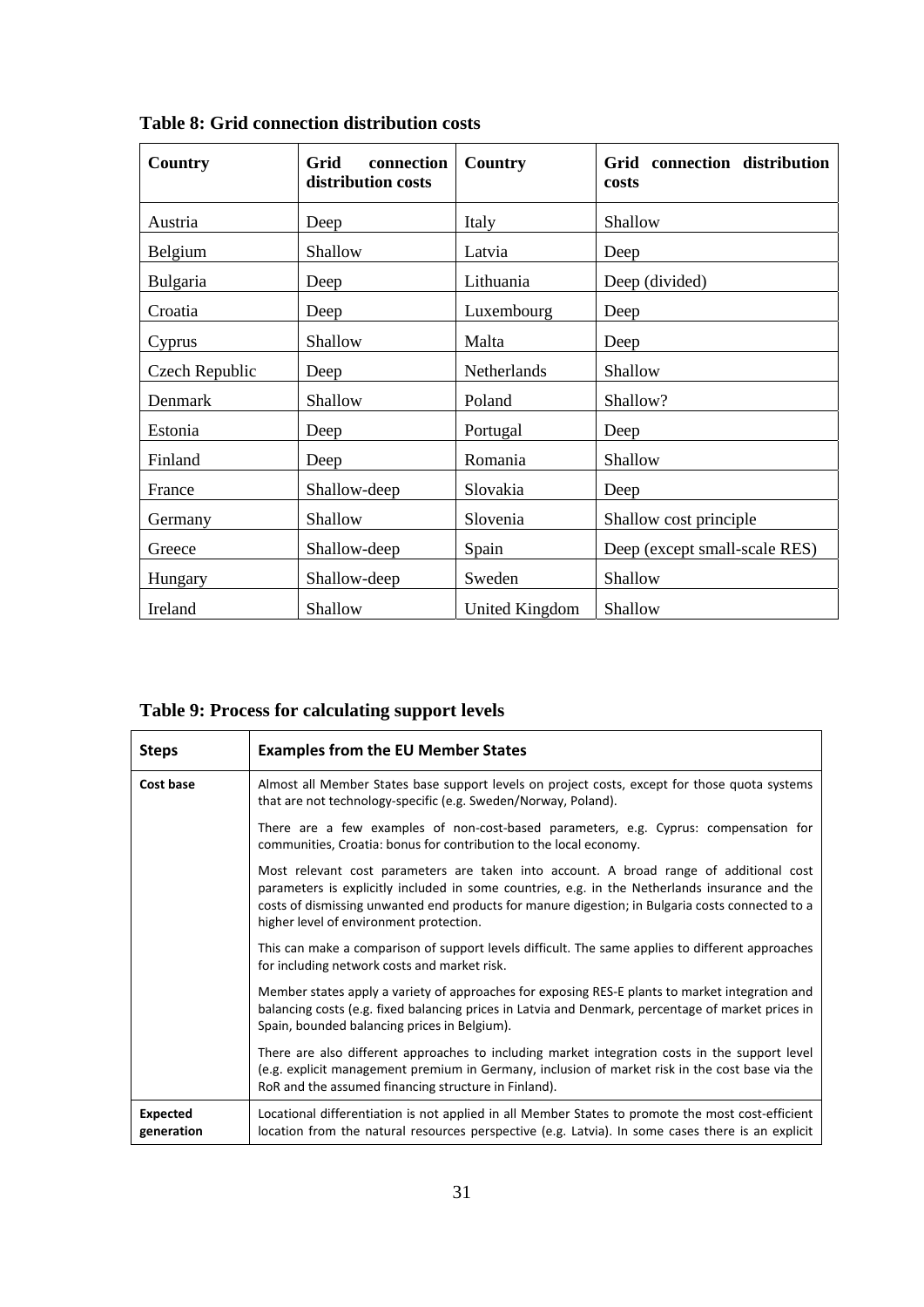|                                                                       | decision to support only the most efficient locations (e.g. Italy, Austria).                                                                                                                                                                                          |
|-----------------------------------------------------------------------|-----------------------------------------------------------------------------------------------------------------------------------------------------------------------------------------------------------------------------------------------------------------------|
| <b>LCOE</b><br>calculation<br>methodology                             | Calculation of LCOE is standard. Many Member States apply cash-flow models. Overall,<br>differences in setting cost parameters are more critical than calculation method.                                                                                             |
| <b>Process for</b><br>setting<br>individual cost                      | Most Member States carry out cost studies, but there is a broad variety of different processes for<br>specifying the cost parameters, e.g. in terms of stakeholder consultations, independent reviews,<br>sensitivity analysis.                                       |
| parameters                                                            | There are also differences regarding the sources used (e.g. data from existing projects, price<br>information from technology suppliers, comprehensive market surveys, international data and<br>process to adapt it to the national context).                        |
|                                                                       | There are also different levels of transparency of these cost studies.                                                                                                                                                                                                |
| Other support<br>instruments                                          | Most Member States either rely on a single instrument or take into account additional support<br>measures when establishing the level of support, for example when setting the cost base (e.g.<br>Netherlands) or when defining the support period (e.g. in Hungary). |
| Revenue<br>projections                                                | Premium schemes like the ones, for example, in Finland, Germany and the Netherlands allow for<br>an ex-post revenue calculation.                                                                                                                                      |
|                                                                       | In some countries, future revenue levels are established by extrapolation from today's prices (e.g.<br>Latvia, Romania). In other countries, revenue projections are based on detailed modelling of<br>future market prices (e.g. UK, Spain).                         |
|                                                                       | The market revenue is partly based on technology-specific profiles (e.g. Netherlands, Germany),<br>partly the technology is not taken into account (e.g. Finland)                                                                                                     |
| <b>Process for</b><br>transferring LCOE<br>into the support<br>scheme | Quota schemes, e.g. in the UK: The buyout price is defined ex-ante, but there is a significant<br>influence of recycling mechanisms and supplier expectation on the support level. This effect on<br>the actual support level is difficult to assess ex-ante.         |
|                                                                       | Premium schemes, e.g. in Spain: The actual premium is influenced by cap and floor and market<br>price development. This is intended, but the actual effect on the support level is difficult to<br>estimate ex ante.                                                  |
| <b>Process for</b><br>revising<br>support levels                      | Most Member States review support levels on a regular basis. The process for adapting support<br>levels to cost developments is not always defined ex-ante. Automatic adjustment procedures<br>are not standard.                                                      |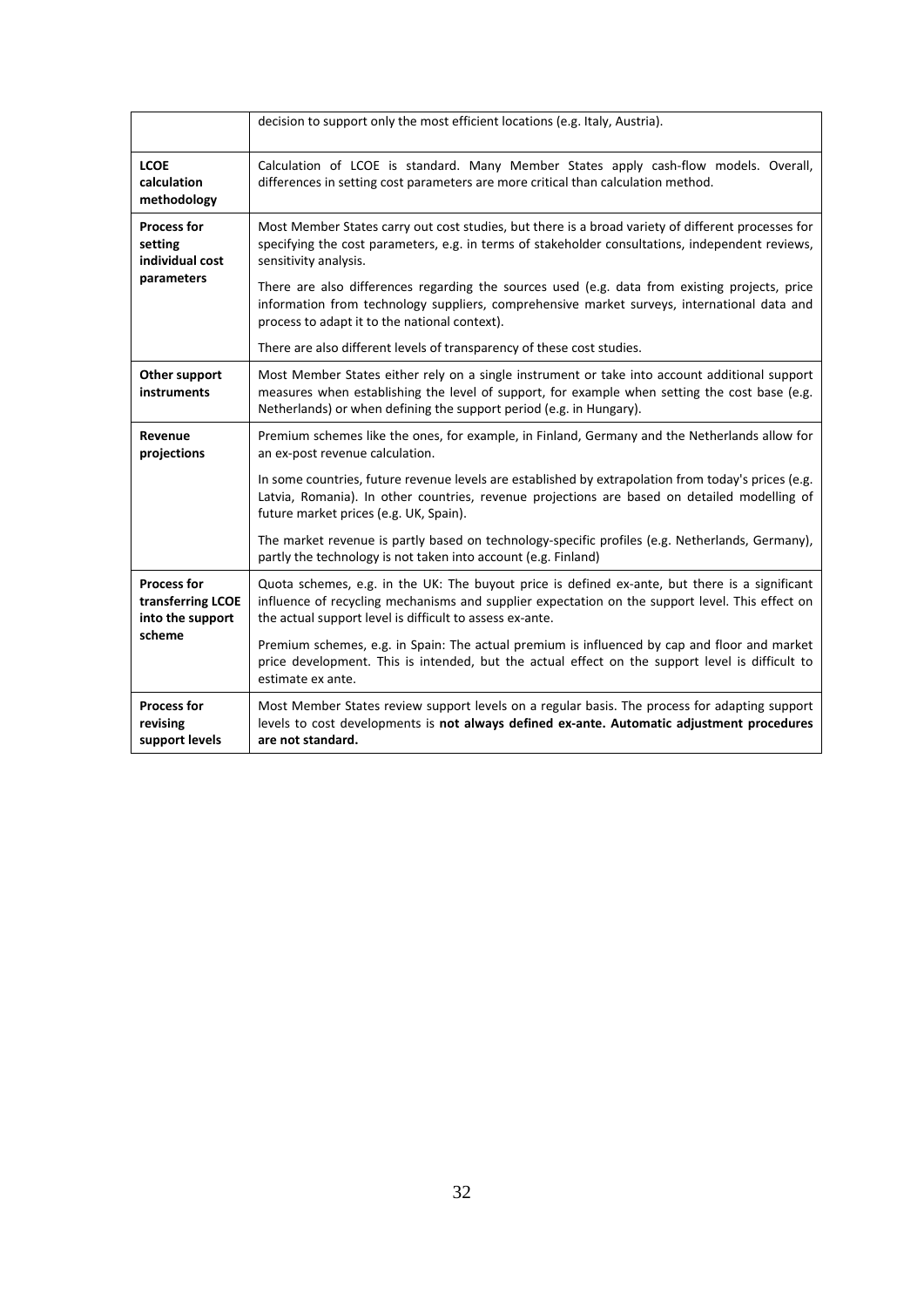# **7 APPENDIX II**

# **Further details for simple and transparent administrative procedures:**

Given how the regulatory environment can impose major uncertainties on project development and investments, and therefore increase costs, it is important that these too are addressed.

Administrative costs can make up a big part of the actual cost for investing in renewable energies. Different national support levels reflect this. An EU-wide alignment of the technology costs and the other costs elements used for tariff calculation will create pressure on the various national administrations to become more efficient. This will in turn make support schemes themselves more cost efficient.

One-stop-shops or equivalent streamlined administrative procedures seem to be very effective measures. This should be coupled with clear administrative rules for awarding support, including pre-set time limits for permitting procedures.

The European Commission has the legal obligation to monitor the implementation of the Renewable Energy Directive 2009/28/EC which includes elements of good administrative practice. There are indications that a number of countries are still not fully complying and could streamline more their procedures. These include lengthy administrative procedures, such as permitting, that influence the effectiveness of national support schemes and ultimately make Member States reaching their targets more costly as it increases the support levels necessary to incite investments.

In parallel, the potentially differing national technical specifications and subsequent rules for equipment operation are also being standardised. From a European perspective it is an economic wastage to have so many parallel national systems that push up the costs for operators and manufacturers and prevent in cases market entrance.